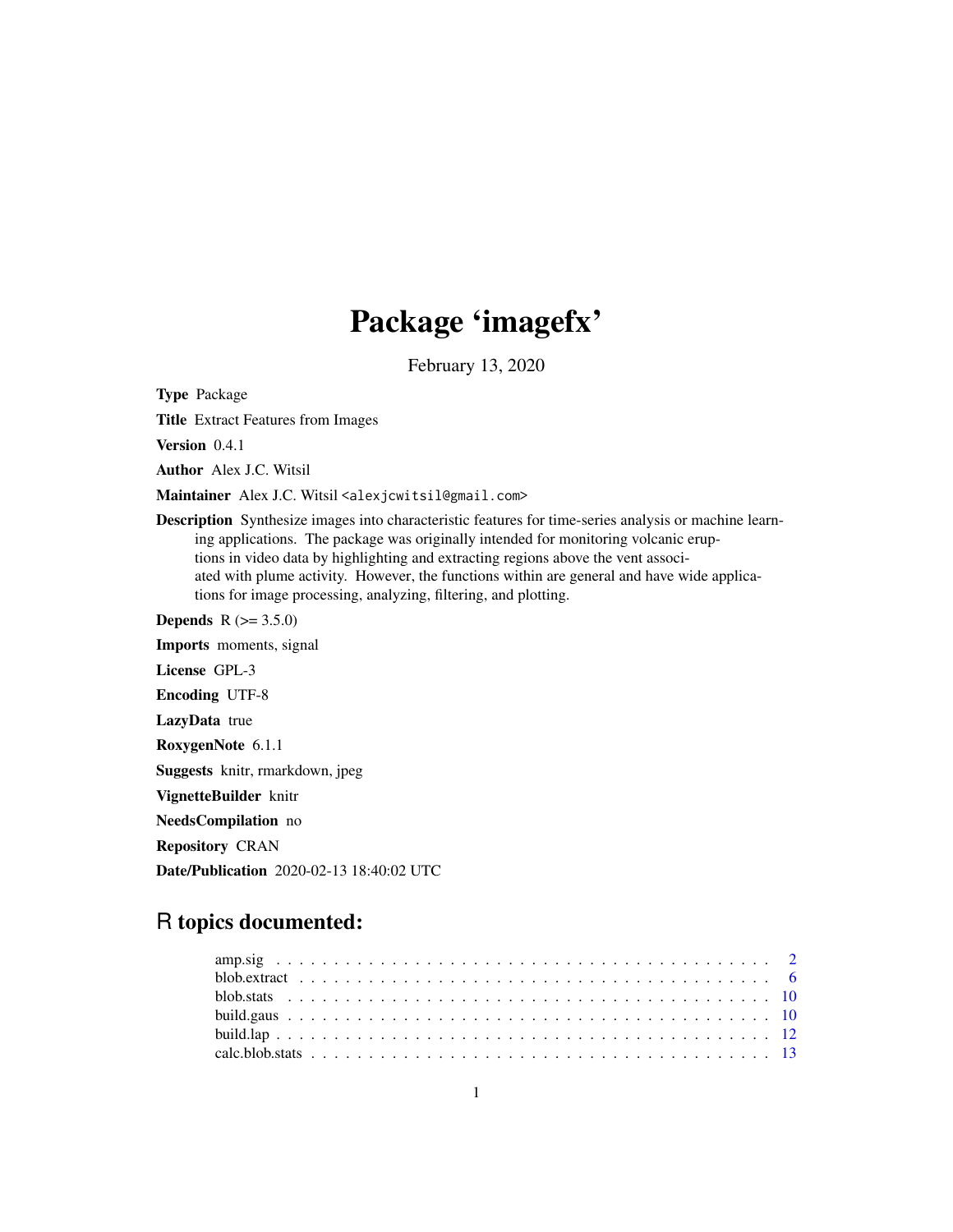<span id="page-1-0"></span>

|       | cor.mat                                                                                                                    |               |
|-------|----------------------------------------------------------------------------------------------------------------------------|---------------|
|       |                                                                                                                            |               |
|       |                                                                                                                            |               |
|       | erebus.40                                                                                                                  |               |
|       | erebus.70                                                                                                                  | <sup>20</sup> |
|       | erebus.90                                                                                                                  | <sup>20</sup> |
|       |                                                                                                                            | 21            |
|       |                                                                                                                            |               |
|       | fit3d                                                                                                                      | -26           |
|       |                                                                                                                            | 27            |
|       |                                                                                                                            |               |
|       |                                                                                                                            |               |
|       |                                                                                                                            | 31            |
|       |                                                                                                                            | 32            |
|       |                                                                                                                            | 33            |
|       |                                                                                                                            | 34            |
|       |                                                                                                                            | 35            |
|       | $sig. extract \dots \dots \dots \dots \dots \dots \dots \dots \dots \dots \dots \dots \dots \dots \dots \dots \dots \dots$ | 36            |
|       | $t$ ux 1                                                                                                                   | 38            |
|       | $t$ ux $2$                                                                                                                 |               |
|       |                                                                                                                            | -39           |
| Index |                                                                                                                            | 42            |

<span id="page-1-1"></span>amp.sig *Amplify Time Varying Signals in Video*

# Description

Filters then amplifies each pixel's time series signal.

# Usage

amp.sig(img.list, fps, f.corners, amp ,n.poles, type)

# Arguments

| img.list  | A series of images saved in a list. Each list element is a matrix that represents<br>pixel values of an image, the dimensions of which correspond to the rows and<br>columns of the matrix. |
|-----------|---------------------------------------------------------------------------------------------------------------------------------------------------------------------------------------------|
| fps       | Sample rate of video in frames per second (FPS). Each list element of img. list<br>should be separated by 1/fps seconds. Defaults to 30.                                                    |
| f.corners | Corners to use in the filter. Currently only a Butterworth filter is implemented.                                                                                                           |
| amp       | Scalar to multiply filtered signals by. Defaults to 10.                                                                                                                                     |
| n.poles   | Number of poles used in Butterworth filter. Defaults to two.                                                                                                                                |
| type      | Type of filter used in Butterworth filter (i.e. 'low', 'high', 'stop', 'pass'. Defaults<br>to 'pass' if $n$ . poles==2 and 'high' if $n$ . poles==1.                                        |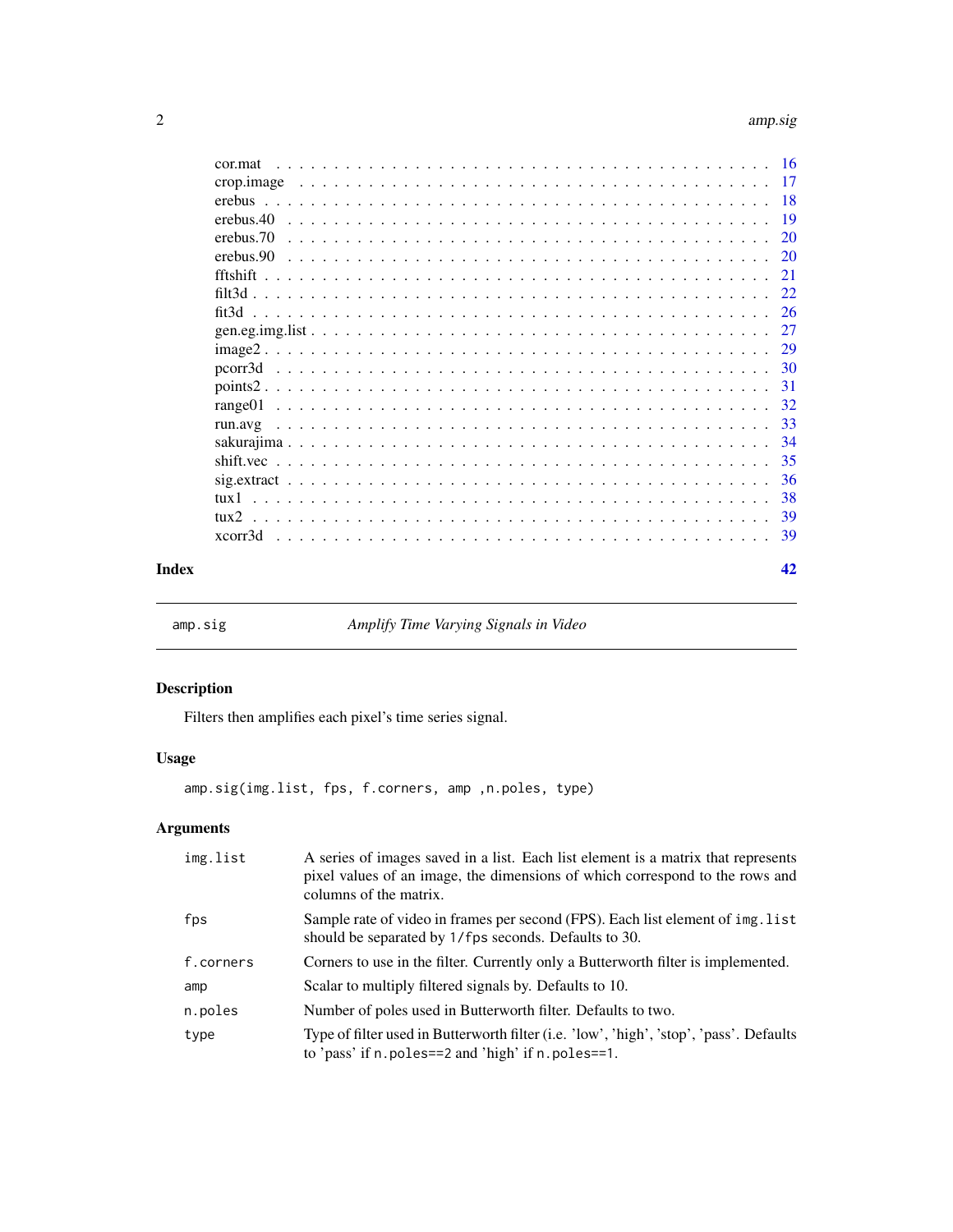#### <span id="page-2-0"></span>amp.sig 3

#### Details

This algorithm is based on the landmark study by Wu et. al (2012) though is organized and implemented slightly differently. Namely, this algorithm takes advantage of R functionality instead of the original development language, MATLAB.

If the goal is to amplify subtle time variations in an image (e.g. heartbeat, breathing, volcanic emissions, etc...) choose corner frequencies that contain the desired signal. For example, most adult resting heart rates range between 1 and 1.5 Hz. To amplify these signals, use a filter type of either low, high, or pass. If the goal is to dampen or remove signals, choose appropriate corner frequencies and use a filter type of low, high, or stop. To help choose appropriate corner frequencies, see [sig.extract](#page-35-1).

Filtering is accomplished via the apply function for speed. However, if the dimensions of the images are large (i.e. dim(img.list[[1]])) or if the number of frames is large (i.e. length(img.list)), the RAM may fill up and the R session may crash.

#### Value

List with the same length and element dimensions as img.list. Each list element contains the amplified version of the original image list.

#### Author(s)

Alex J.C. Witsil

#### References

Wu, Hao-Yu, et al. "Eulerian video magnification for revealing subtle changes in the world." (2012)

#### See Also

[sig.extract](#page-35-1)

# Examples

```
##############################
### SYNTHETIC VIDEO INPUTS ###
##############################
```
## x and y dimension of the frame  $dim.x = 64$  $dim.y = 64$ 

## sample rate in frames per second  $fps = 30$ 

## how many seconds does the video last n.secs =3

## what is the frequency at which the boxed region oscillates  $sig.f = 2$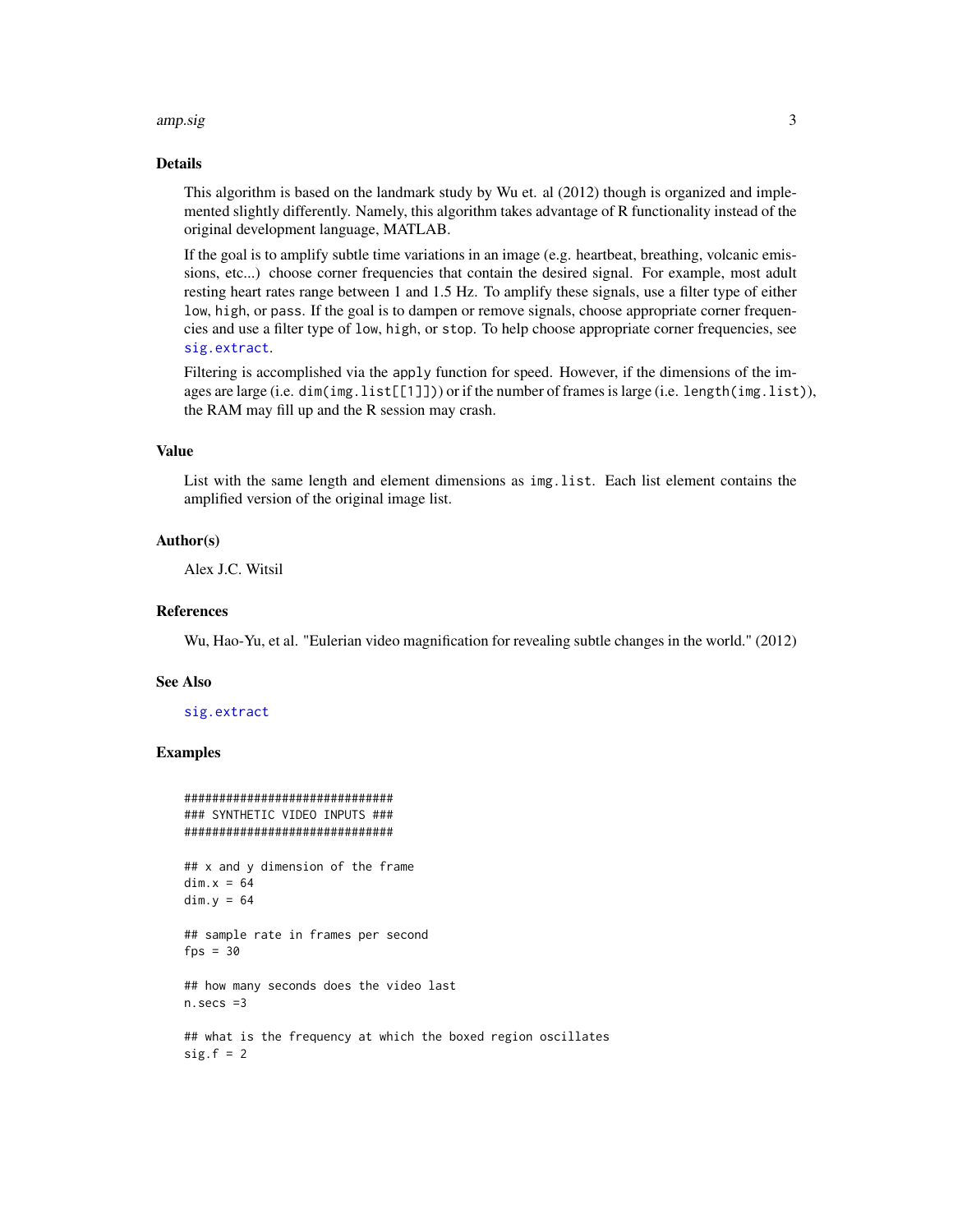#### 4 amp.sig

 $sig.peak = 0.2$ 

```
## size of the boxed region
box.width = 10box.height = 10
```

```
##################################
### VIDEO AMPLIFICATION INPUTS ###
##################################
```
## what is the peak amplitude of the signal

```
## how much to amplify the signal by
amp=500
```

```
## filter corners -- should contain the signal of interest
f. corners = c(sig.f-0.2, sig.f+0.2)
```

```
## number of poles in Butterworth filter
n.poles = 2
```

```
## type of filter
type = 'pass'
```

```
################################
### GENERATE SYNTHETIC VIDEO ###
```
################################

## use the inputs to generate an image list (i.e. video) img.list <- gen.eg.img.list(dim.x, dim.y, fps, n.secs, sig.f, sig.peak, box.width, box.height)

```
################################
### AMPLIFY THE VIDEO SIGNAL ###
################################
```

```
## amplify the video signal
amp.list <- amp.sig(img.list, fps, f.corners, amp, n.poles, type)
```

```
################
### PLOTTING ###
################
```
## save the users original margins mar.org <- par()\$mar

## generate a time axis tax  $\leq$  (1:(n.secs\*fps)) / fps

## get the raw video into a spatiotemporal matrix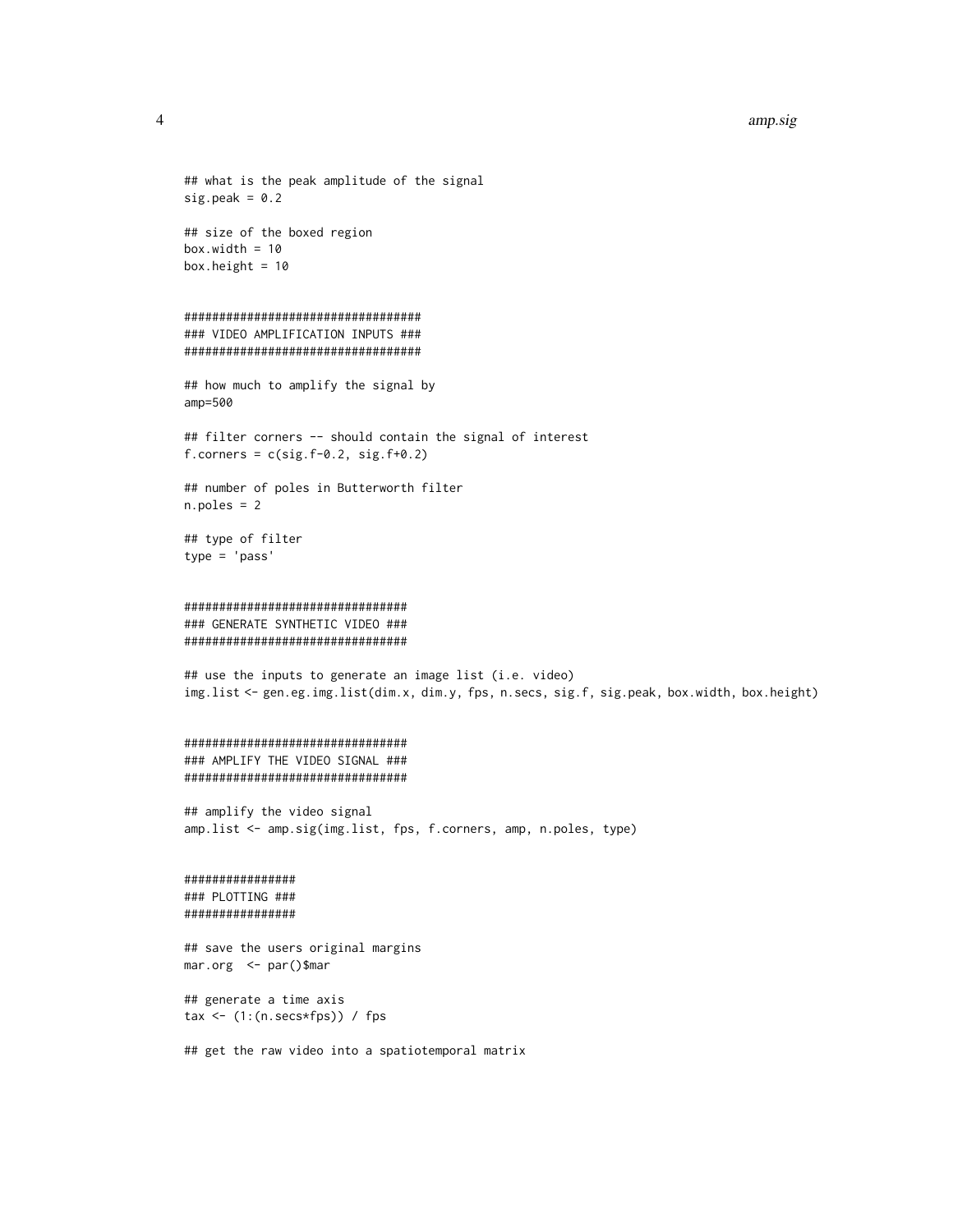#### amp.sig 5

```
org.spat.temp <- matrix(unlist(lapply(img.list,rowSums)),ncol=length(tax))
amp.spat.temp <- matrix(unlist(lapply(amp.list,rowSums)),ncol=length(tax))
## define some example frames to plot
eg.frames = c(18,26,34,41)
## define a layout matrix
layout.mat <- matrix(c(1:length(eg.frames), rep(5,4),6:9,rep(10,4)),nrow=2,byrow=TRUE)
layout(layout.mat)
## plot some example 'frames' from the original video
i=1while(i<=length(eg.frames)) {
    par(mar=c(2,1,3,1))
    ## make the current title
    c.main = paste('Org. Frame ', eg.frames[i], sep='')
    image2(img.list[[eg.frames[i]]],axes=FALSE,main=c.main,cex.main=2,asp=1)
    i=i+1}
## plot the spatiotemporal variations of the original and amplified video
par(mar=c(2,1,3,1))
image2(org.spat.temp, ylab='y',axes=FALSE,xaxs='i',asp=1)
mtext('y', side=2,line=0.5)
axis(1)
box()
## plot the same example frames from the amplified video
i=1while(i<=length(eg.frames)) {
   par(mar=c(2,1,3,1))
    ## make the current title
    c.main = paste('Amp. Frame ', eg.frames[i], sep='')
    ## add the image
    image2(amp.list[[eg.frames[i]]],axes=FALSE,main=c.main,cex.main=2,asp=1)
    i=i+1}
par(mar=c(2,1,3,1))
image2(amp.spat.temp, xlab='',ylab='',axes=FALSE,xaxs='i',asp=1)
axis(3)
mtext('y', side=2,line=0.5)
mtext('frames', side=1,line=0.5)
box()
```

```
## set the layout and par back to the users original value
par(mfrow=c(1,1),mar=mar.org)
```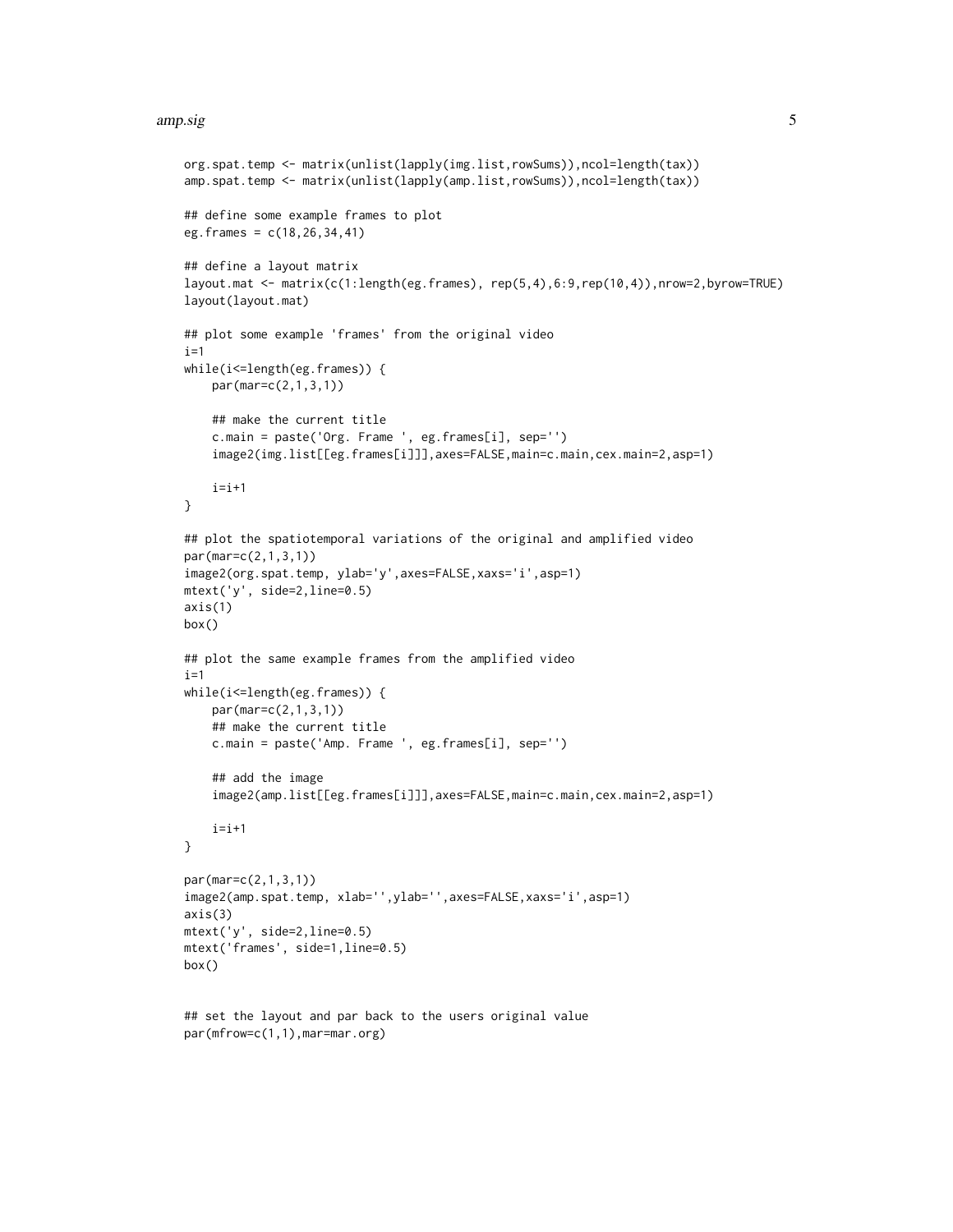# Description

Find the predominant blob region in an image using a Laplacian of Gaussian (LoG) blob detection algorithm. Blob points are found using a connected component algorithm (see Details)

# Usage

blob.extract(img, blob.point, win.size, gaus, lap)

#### Arguments

| img             | Matrix with numeric values representing pixel color intensities                                                                       |
|-----------------|---------------------------------------------------------------------------------------------------------------------------------------|
| blob.point      | x, y locations of a point that is contained within the sought after blob region.<br>Normally the image's max (or min) value location. |
| win.size        | Window size used in connected component algorithm (see Details).                                                                      |
| gaus            | Low pass Gaussian mask that has same dimensions as img.                                                                               |
| $_{\text{Lap}}$ | Optional high pass Laplacian filter of same dimensions as img. Defaults to<br>standard 5-point stencil.                               |

# Details

The LoG algorithm first applies a Gaussian then a Laplacian operator to the image. The resulting image is binarized (values either 0 or 1) depending on sign of values in the LoG Image.

The blob x,y locations surrounding the blob.point and are found via a connected component algorithm. This algorithm is designed for speed and may miss x,y locations if the blob is highly irregular or concave. Adjusting the win.size can yield more accurate blob locations but has a slower run time.

#### Value

List of length 2 where

| xy.coords | Matrix of x,y locations of blob in image                                                               |
|-----------|--------------------------------------------------------------------------------------------------------|
| bin.image | Image (matrix) of same dimension of ing that gives the binarized result from<br>the LoG Blob Detection |

# Author(s)

Alex J.C. Witsil

# See Also

[build.gaus](#page-9-1) [filt3d](#page-21-1)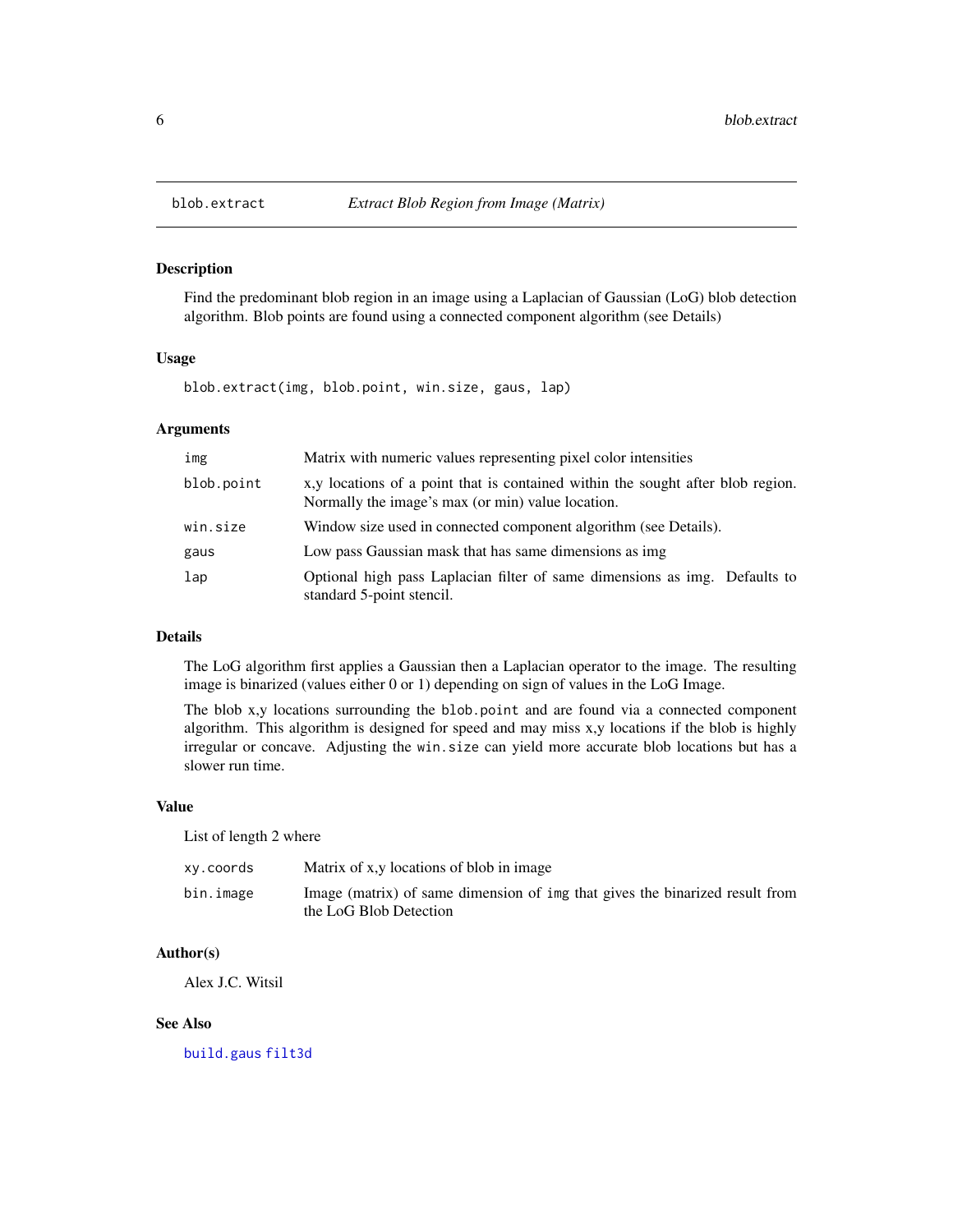#### blob.extract 7 and 7 and 7 and 7 and 7 and 7 and 7 and 7 and 7 and 7 and 7 and 7 and 7 and 7 and 7 and 7 and 7 and 7 and 7 and 7 and 7 and 7 and 7 and 7 and 7 and 7 and 7 and 7 and 7 and 7 and 7 and 7 and 7 and 7 and 7 and

#### Examples

```
############
### EG 1 ###
############
## example with synthetic data
## create an image that is a simple gaussian
img <- build.gaus(100,100,sig.x=2,sig.y=10,x.mid=80,y.mid=60)
## find the where the maximum value is
img.max <- which(img==max(img),arr.ind=TRUE)
## define a sigma for the low pass filter
sig=5
## define the low pass filter as another gaussian
lp.filt <- build.gaus(nrow(img),ncol(img),sig.x=sig)
## define a window size for the connected component algorithm
win.size=0.05
## perform the blob detection
blob <- blob.extract(img=img, blob.point=img.max,win.size=win.size,gaus=lp.filt)
####################
### PLOTTING EG1 ###
####################
## define x and y grid lines
grid.x <- 1:nrow(img)
grid.y <- 1:ncol(img)
dev.new()
close.screen(all.screens=TRUE)
split.screen(c(1,3))
screen(1)
image(grid.x,grid.y,img,main='Image')
screen(2)
image(grid.x,grid.y,blob$bin.image,col=gray.colors(2),main='Binarized LoG Image')
screen(3)
image(grid.x,grid.y,img,main='Img with Blob Detected')
points(blob$xy.coords,col='black',pch=16,cex=1)
## close the screens
close.screen(all.screens=TRUE)
############
```
### EG 2 ###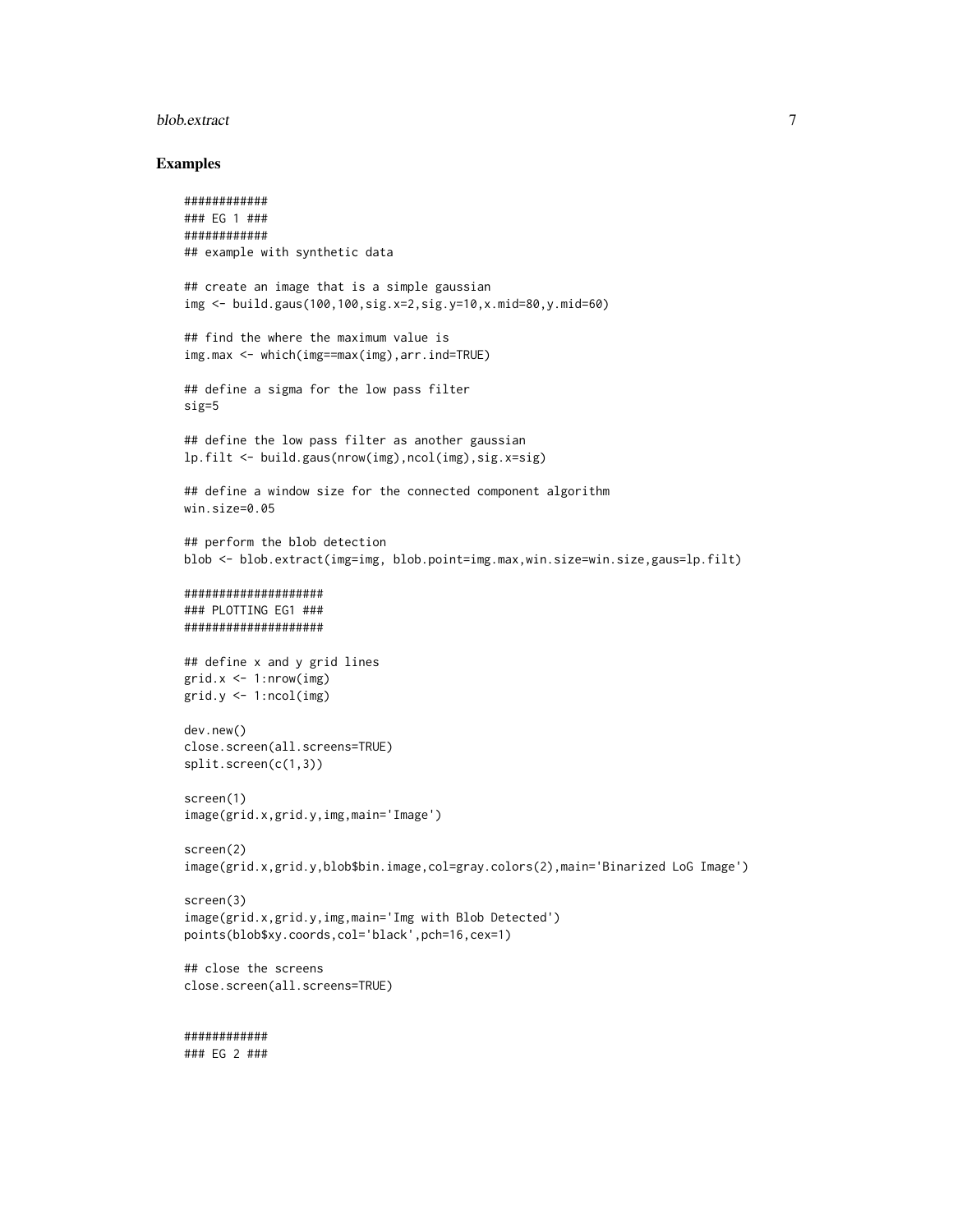8 blob.extract

```
############
## example with volcano image data.
## This RBG image shows ash erupting above the crater, which is cropped out
data(sakurajima)
## crop accroding to these corner values
xleft = 1xright = 188ybottom = 1
ytop = 396
## crop the image using crop.image
cropped <- crop.image(sakurajima, xleft, ybottom, xright, ytop)
## redefine the crop image
img <- cropped$img.crop
######################
### PRE PROCESSING ###
######################
## separate the image into red, green, and blue images
r.\text{img} < -\text{img}[,, 1]
g.\text{img} \leftarrow \text{img}[,, 2]
b.\text{img} < -\text{img}[,, 3]
## remove the mean
r.img <- r.img-mean(r.img)
g.img <- g.img-mean(g.img)
b.img <- b.img-mean(b.img)
## calculate the the plane trend...
r.img.trend <- fit3d(r.img)
g.img.trend <- fit3d(g.img)
b.img.trend <- fit3d(b.img)
## remove the trend
r.img.dtrend <- r.img-r.img.trend
g.img.dtrend <- g.img-g.img.trend
b.img.dtrend <- b.img-b.img.trend
################################
### SET UP SOME FILTER MASKS ###
################################
## define a sigma for the LP Gaussian Filter
gaus.sig=15
## build the Gaussian filter
gaus <- build.gaus(nrow(img),ncol(img),gaus.sig)
```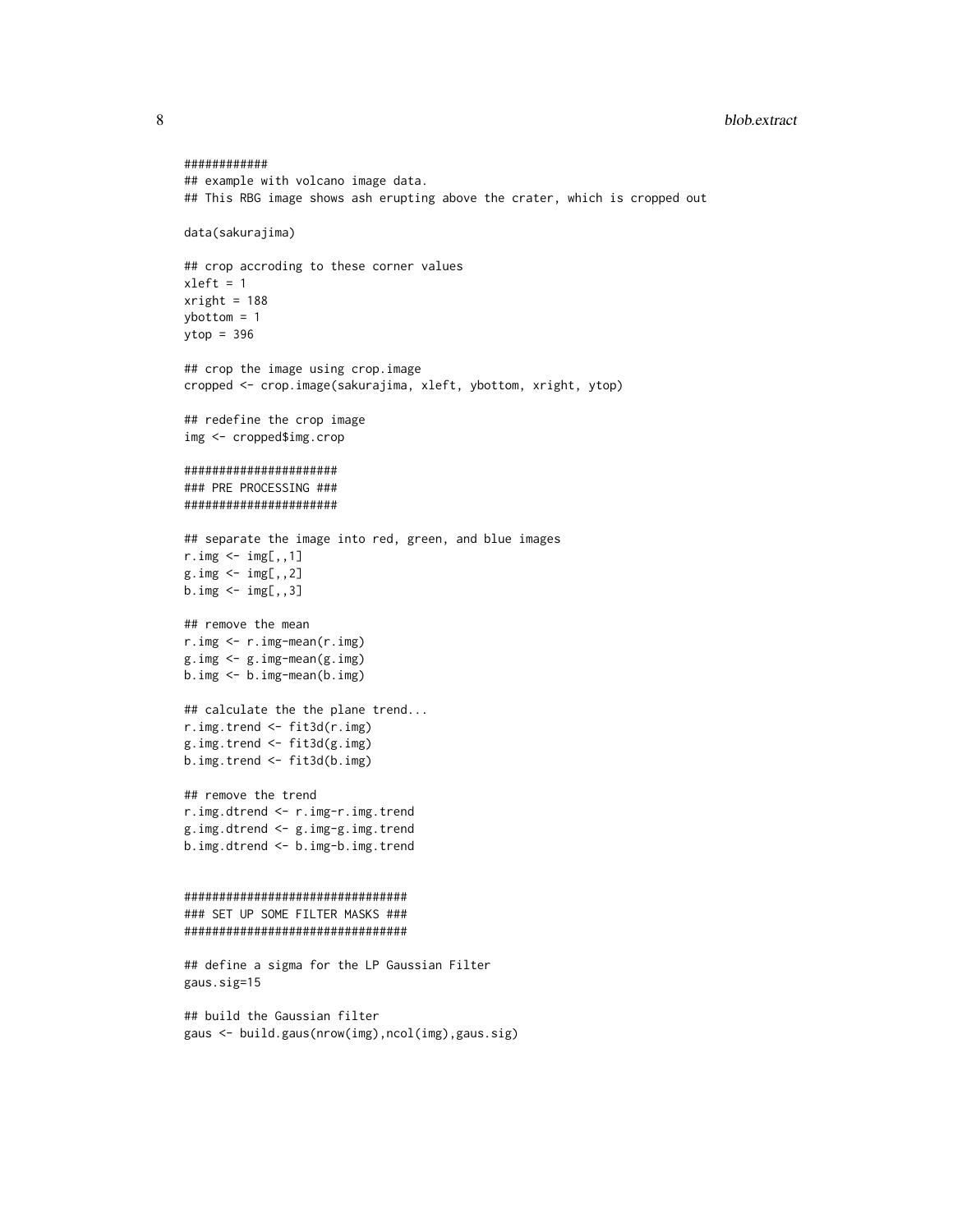#### blob.extract 9

```
## find the extreme (absolute valued maximum) value of each RGB channel
blob.r.point <- which(abs(r.img.dtrend)==max(abs(r.img.dtrend)),arr.ind=TRUE)
blob.g.point <- which(abs(g.img.dtrend)==max(abs(g.img.dtrend)),arr.ind=TRUE)
blob.b.point <- which(abs(b.img.dtrend)==max(abs(b.img.dtrend)),arr.ind=TRUE)
## set a window size to be used in the connected component algorithm
win.size = 0.05## extract the blob xy locations
blob.r <- blob.extract(r.img.dtrend,blob.r.point,win.size,gaus)
blob.g <- blob.extract(g.img.dtrend,blob.r.point,win.size,gaus)
blob.b <- blob.extract(b.img.dtrend,blob.r.point,win.size,gaus)
####################
### PLOTTING EG2 ###
####################
## note the blob points (blob$xy.coords) must be adjusted according to
## where the origin (0,0) is located in R plots image plots
blob.coords.r <- blob.r$xy.coords
blob.coords.r[,1] <- blob.r$xy.coords[,2]
blob.coords.r[,2] <- (blob.r$xy.coords[,1]-nrow(r.img))*-1
blob.coords.g <- blob.g$xy.coords
blob.coords.g[,1] <- blob.g$xy.coords[,2]
blob.coords.g[,2] <- (blob.g$xy.coords[,1]-nrow(g.img))*-1
blob.coords.b <- blob.b$xy.coords
blob.coords.b[,1] <- blob.b$xy.coords[,2]
blob.coords.b[,2] <- (blob.b$xy.coords[,1]-nrow(b.img))*-1
## save the users options
mar.usr=par()$mar
dev.new()
close.screen(all.screen=TRUE)
par(mar=c(0,0,2,0))
split.screen(c(1,2))
split.screen(c(3,1),screen=2)
screen(1)
image2(sakurajima,asp=1,axes=FALSE)
rect(ybottom,nrow(sakurajima)-xleft,ytop,nrow(sakurajima)-xright,lwd=3,border='white',lty=3)
title('Original Image',line=0,font=2,col='white',cex=2,)
screen(3)
image2(r.img,asp=1,axes=FALSE)
points(blob.coords.r,col=rgb(1,0,0,alpha=0.05),pch=16,cex=0.3)
title('Red Channel',line=0,font=2,col='red',cex=2)
screen(4)
```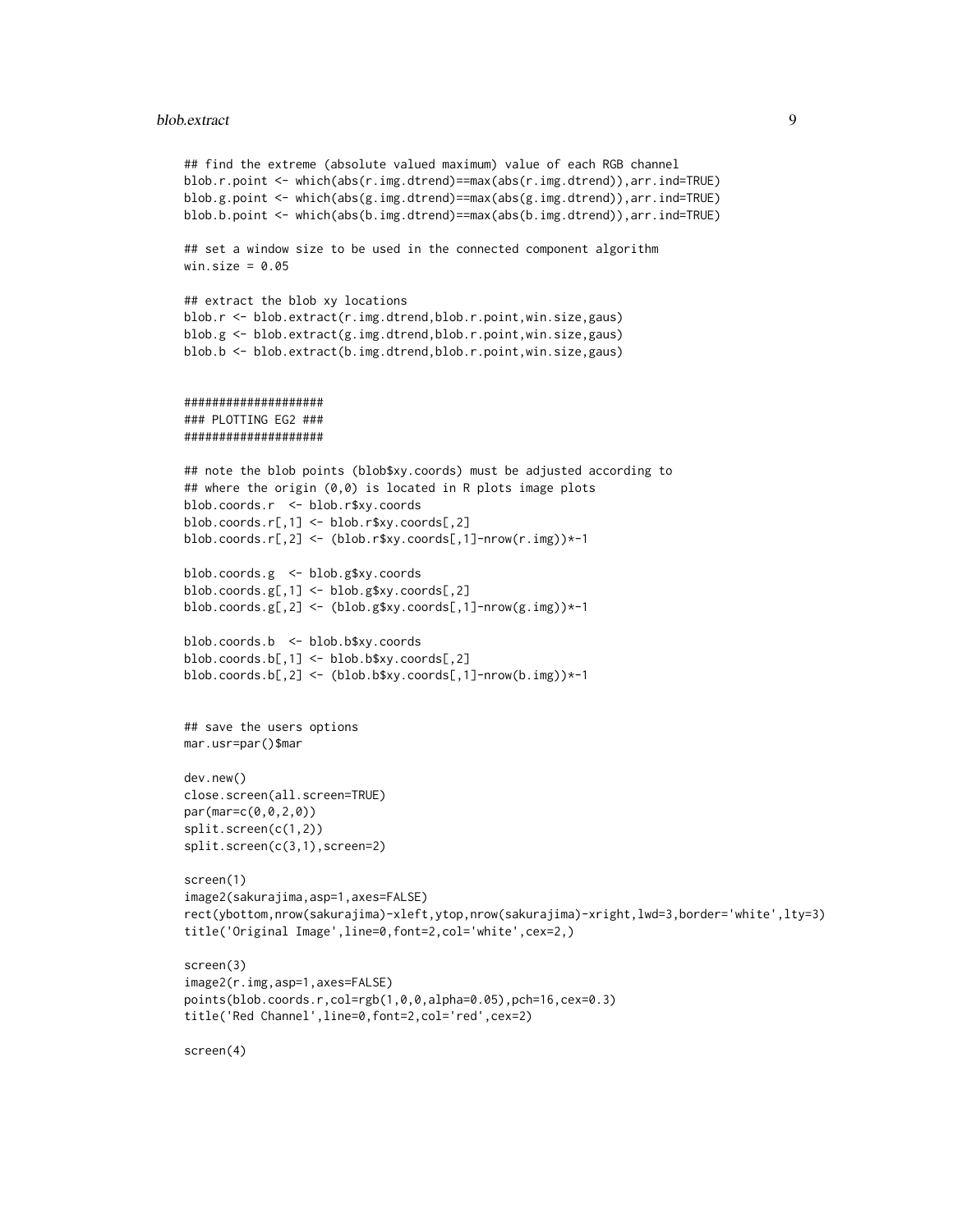```
image2(g.img,asp=1,axes=FALSE)
points(blob.coords.g,col=rgb(0,1,0,alpha=0.05),pch=16,cex=0.3)
title('Green Channel',line=0,font=2,col='darkgreen',cex=2)
screen(5)
image2(b.img,asp=1,axes=FALSE)
points(blob.coords.b,col=rgb(0,0,1,alpha=0.05),pch=16,cex=0.3)
title('Blue Channel',line=0,font=2,col='darkblue',cex=2)
## return the users original margins and close screens
par(mar=mar.usr)
close.screen(all.screens=TRUE)
```
blob.stats *Blob Statistics from Erebus Volcano, Antarctica*

#### Description

Raw statistics output from calc.blob.stats that show a single bubble bursting event from the lava lake at Mount Erebus. Each list component corresponds to statistics calculated from the red, green, and blue color channels from the image frames.

# Usage

data("blob.stats")

# Format

The format is: List of 3 \$ r: num [1:200, 1:14] 331 332 330 334 330 ... \$ g: num [1:200, 1:14] 567.15 568.84 -3.13 -3.08 -4.33 ... \$ b: num [1:200, 1:14] 454.8 473.3 461.6 476.2 -2.5 ...

#### Examples

```
data(blob.stats)
## maybe str(blob.stats) ; plot(blob.stats) ...
```
<span id="page-9-1"></span>build.gaus *Build 2D Gaussian Image (Matrix)*

#### Description

Build a 2-dimensional Gaussian matrix for filtering, correlations, data testing, or other various uses.

#### Usage

```
build.gaus(xdim, ydim, sig.x, sig.y, x.mid, y.mid)
```
<span id="page-9-0"></span>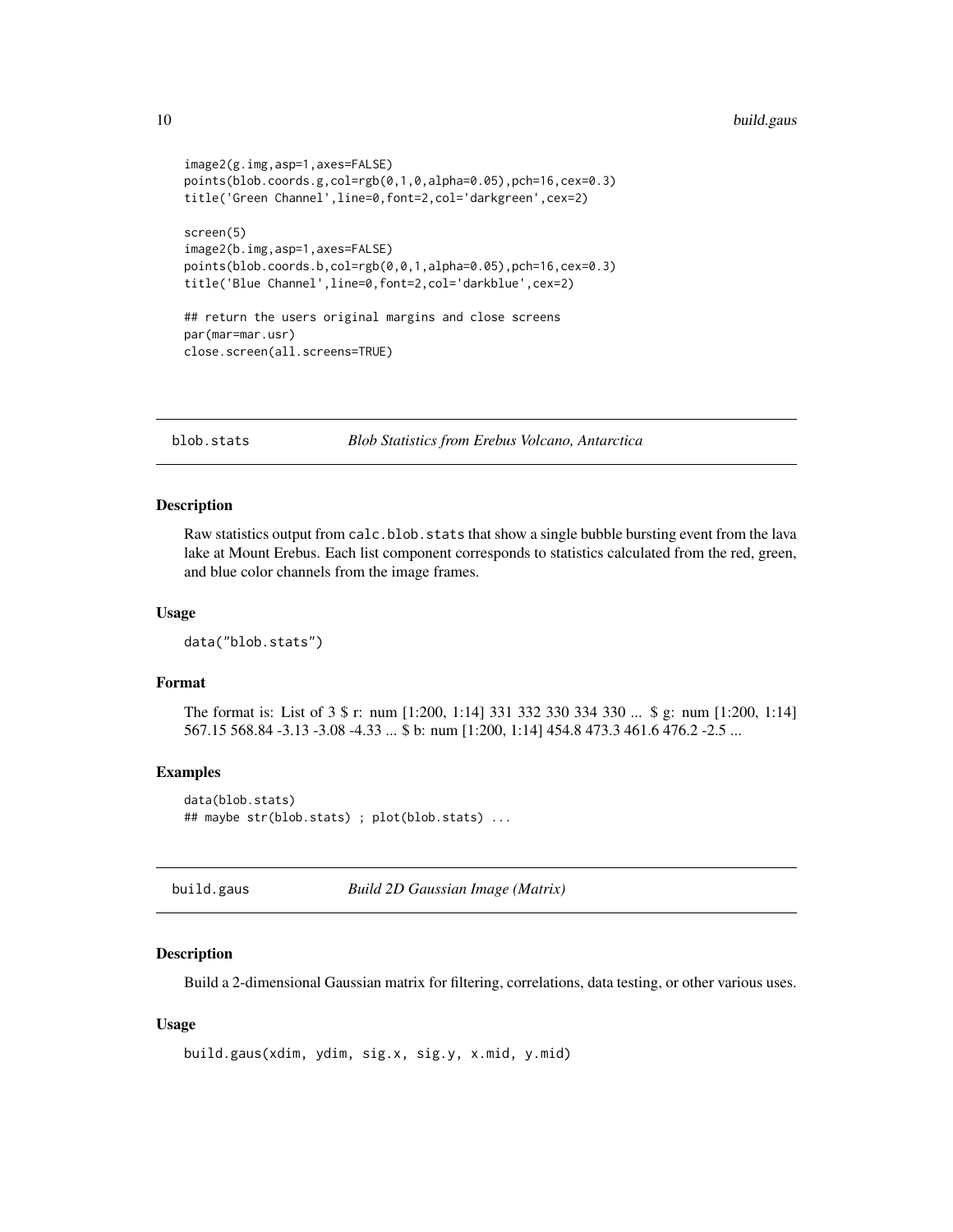# build.gaus 11

#### Arguments

| xdim  | size in the x dimension                                                 |
|-------|-------------------------------------------------------------------------|
| ydim  | size in the y dimension                                                 |
| sig.x | Gaussian sqrt(variance) in x direction                                  |
| sig.y | Gaussian sqrt(variance) in y direction. Defaults to sig. x if undefined |
| x.mid | peak location in x direction                                            |
| y.mid | peak location in the y direction                                        |

# Details

Note that if xdim or ydim are even and x.mid and y.mid are left undefined, the Gaussian peak will be off center. This can be a problem when using a Gaussian matrix for multiple filtering operations.

#### Value

matrix with values corresponding to values in the 2D Gaussian.

# Author(s)

Alex J.C. Witsil

# Examples

```
############
### EG 1 ###
############
```
## define the dimensions of the gaussian image (matrix) xdim=101 ydim=101

## sigma in the x direction. The y sigma defaults to the sig.x if not supplied sig.x=5

## build the first example gaus1 <- build.gaus(xdim,ydim,sig.x)

```
###################
```

```
## PLOTTING EG 1 ##
###################
image(1:nrow(gaus1),1:ncol(gaus1),useRaster=TRUE,gaus1)
```

```
############
### EG 2 ###
############
```
## define the dimensions of the gaussian image (matrix)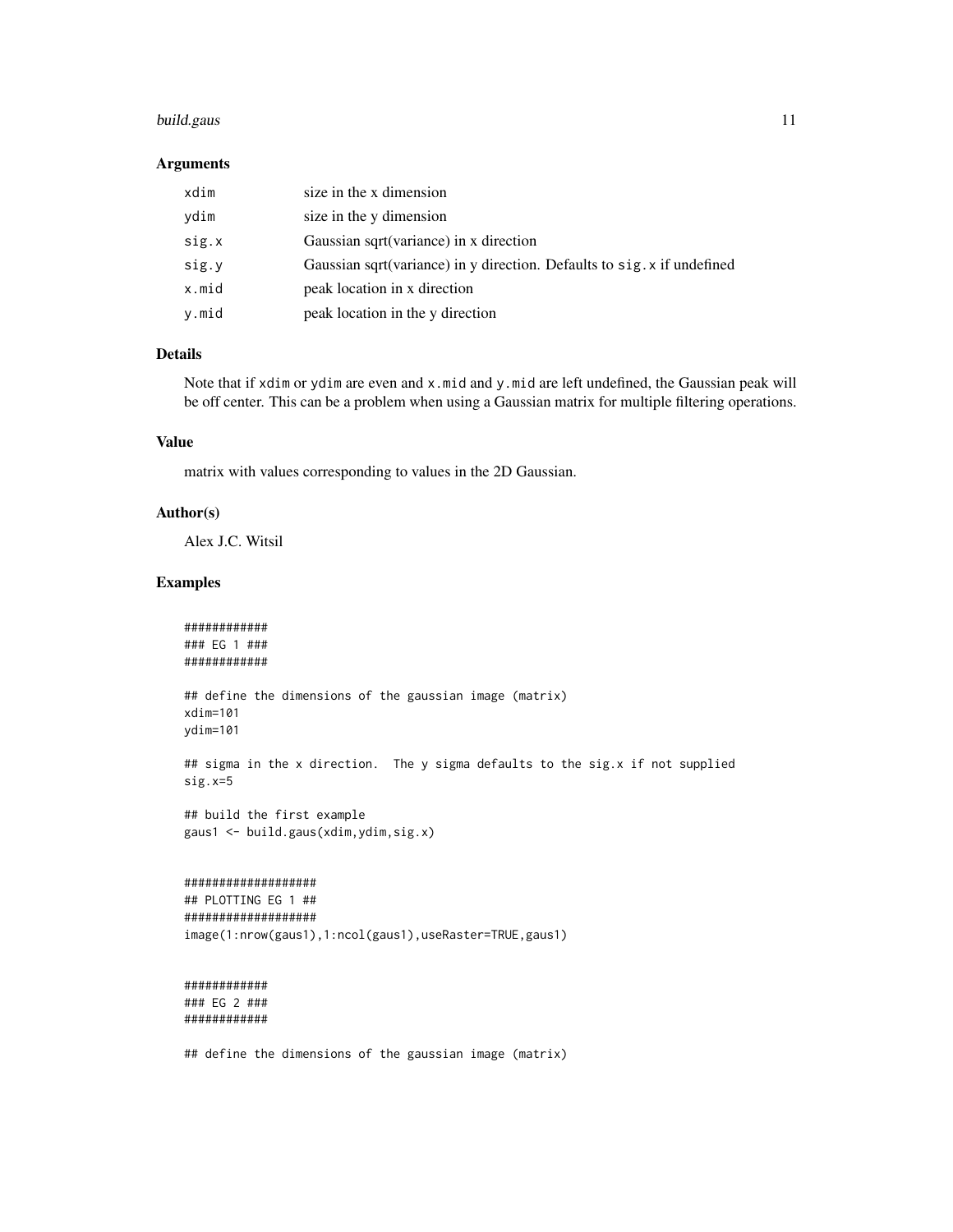```
xdim=101
ydim=201
## define a sigma in the both the x and y direction
sig.y=5
sig.y=20
## define the center (peak) location of the guassian
x.mid = 30y.mid = 120## now build the gaussian
gaus2 <- build.gaus(xdim,ydim,sig.x,sig.y,x.mid,y.mid)
##################
## PLOTTING EG2 ##
##################
image(1:nrow(gaus2),1:ncol(gaus2),useRaster=TRUE,gaus2)
```
#### build.lap *Build 5-Point Laplacian Stencil*

#### Description

Given an x and y dimension, build a five point stencil of matching dimensions whose values are either  $-4$ , 0, and 1 and whose sum = 0.

#### Usage

build.lap(xdim,ydim)

#### Arguments

| xdim | x dimension of desired matrix output |
|------|--------------------------------------|
| ydim | y dimension of desired matrix output |

# Details

Note that if xdim or ydim are even, the stencil values will be off center. This can be a problem when using a Laplacian matrix for multiple filtering operations.

# Value

Matrix with dimensions equal to xdim and ydim with five point stencil located near the middle of the matrix (see Details).

# Author(s)

Alex J.C. Witsil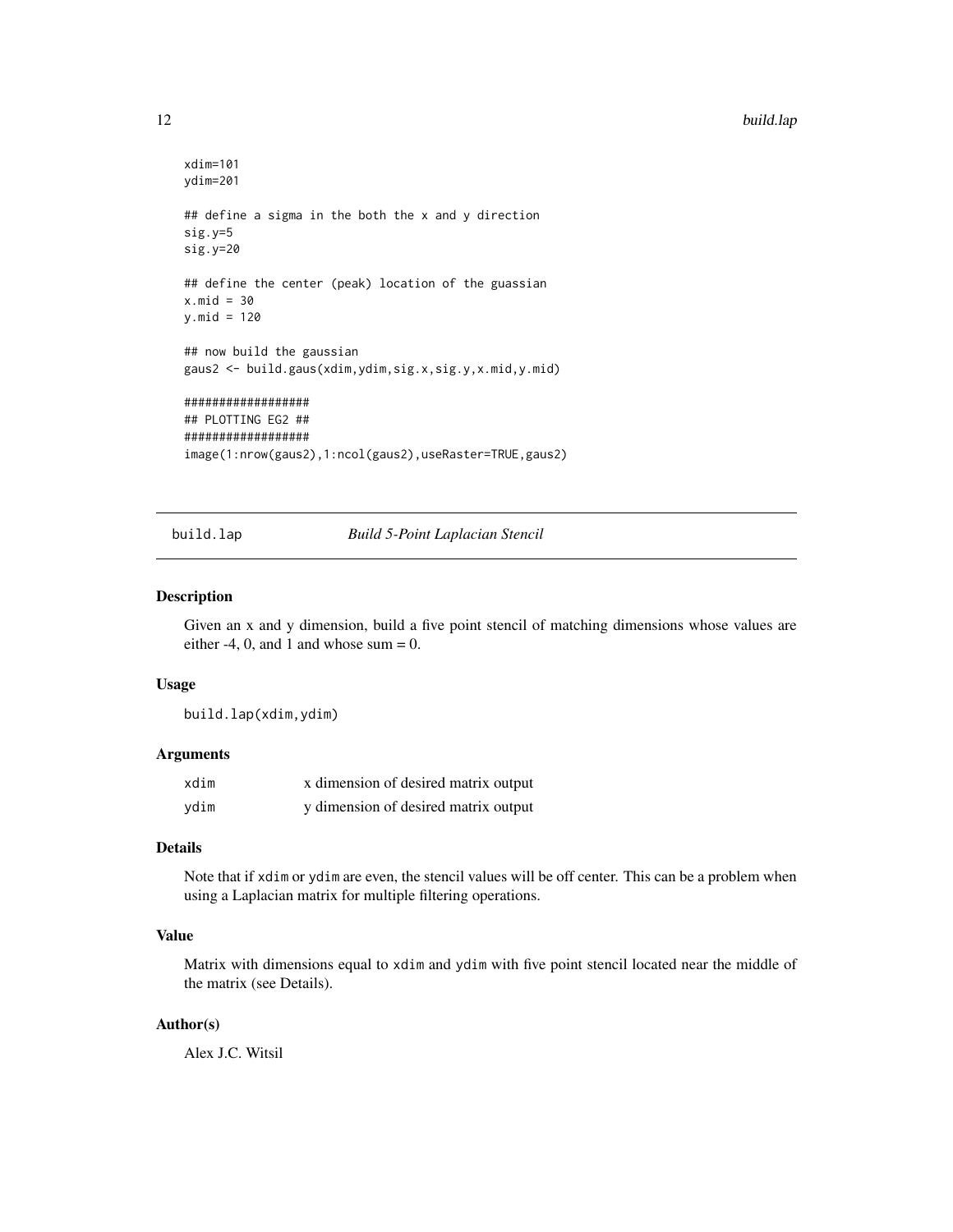#### <span id="page-12-0"></span>calc.blob.stats 13

# See Also

[build.gaus](#page-9-1)

# Examples

## build a 5 point stencil laplacian lap=build.lap(9,9) image(lap)

calc.blob.stats *Calculate Color and Spatial Statistics from Blob Region*

# Description

Wrapper function (see details) that calculates various statistics on x,y data that corresponds to an image.

#### Usage

calc.blob.stats(img, xy.coords)

# Arguments

| img       | Matrix whose values at xy. coords are statistically analyzed.                  |
|-----------|--------------------------------------------------------------------------------|
| xy.coords | Index locations corresponding region of interest (e.g. blob region) in the img |

# Details

Function calls multiple statistical functions (e.g. mean, sd) and applies them to regions in the img according to the index locations given by xy.coords. In general, this function is commented to promote any modifications needed to fit the users needs. For example, adding or removing statistical analyses is straight forward.

#### Value

Numeric vector giving the statistics of the blob region.

# Author(s)

Alex J.C. Witsil

#### See Also

[mean](#page-0-0) [sd](#page-0-0) [sum](#page-0-0) [colMeans](#page-0-0) [rowMeans](#page-0-0) [length](#page-0-0) [skewness](#page-0-0) [kurtosis](#page-0-0)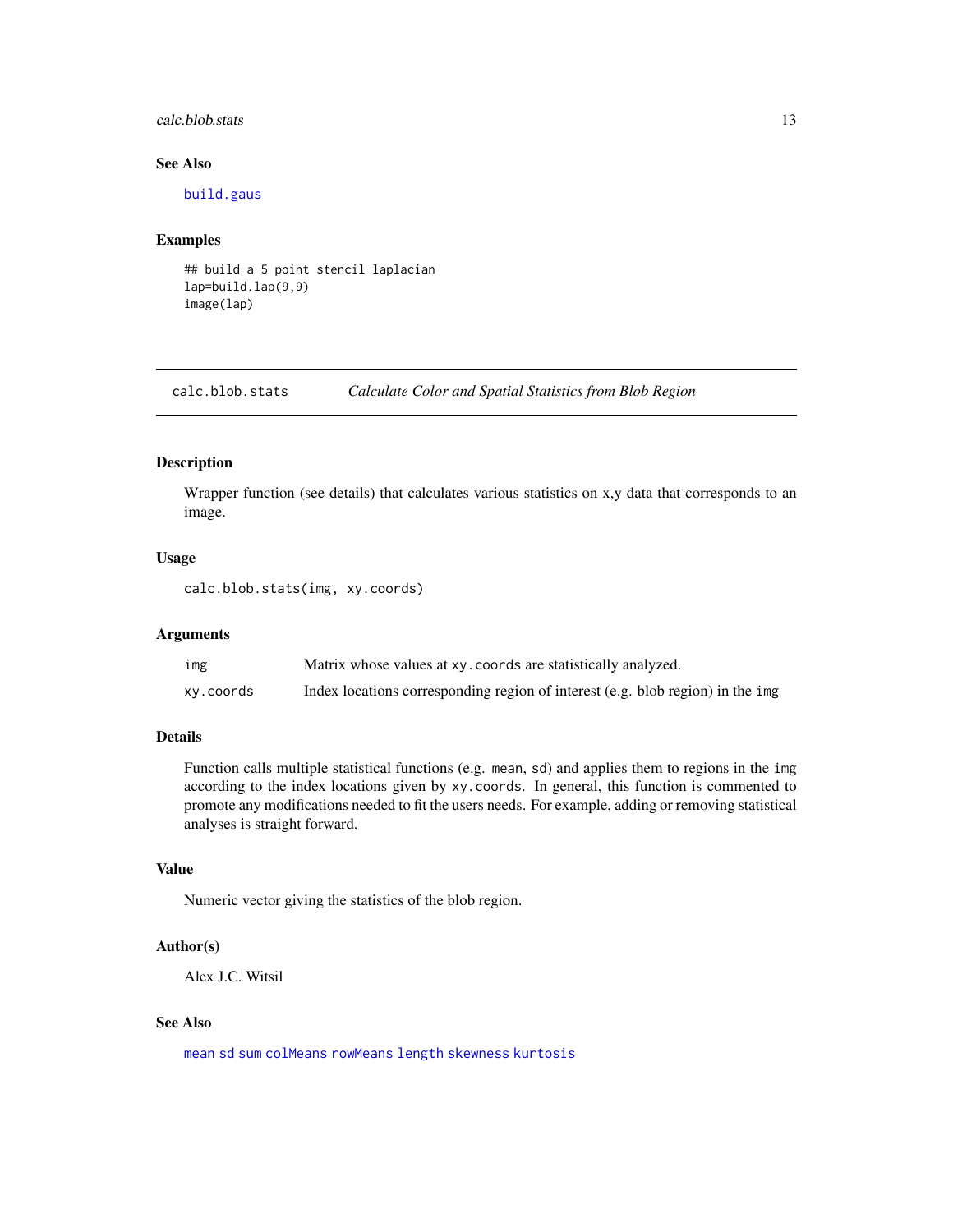#### Examples

```
############
### EG 1 ###
############
## example with synthetic data
## create an image that is a simple gaussian
img <- build.gaus(100,100,sig.x=2,sig.y=10,x.mid=80,y.mid=60)
## find the where the maximum value is
img.max <- which(img==max(img),arr.ind=TRUE)
## define a sigma for the low pass filter
sig=5
## define the low pass filter as another gaussian
lp.filt <- build.gaus(nrow(img),ncol(img),sig.x=sig)
## define a window size for the connected component algorithm
win.size=0.05
## perform the blob detection
blob <- blob.extract(img=img, blob.point=img.max,win.size=win.size,gaus=lp.filt)
#################################
### CALCULATE BLOB STATISTICS ###
#################################
blob.stats <- calc.blob.stats(img, blob$xy.coords)
print(blob.stats)
############
### EG 2 ###
############
## example with volcano image data.
data(sakurajima)
######################
### PRE PROCESSING ###
######################
## crop accroding to these corner values
xleft = 1xright = 188ybottom = 1
ytop = 396
## crop the image using crop.image
cropped <- crop.image(sakurajima, xleft, ybottom, xright, ytop)
```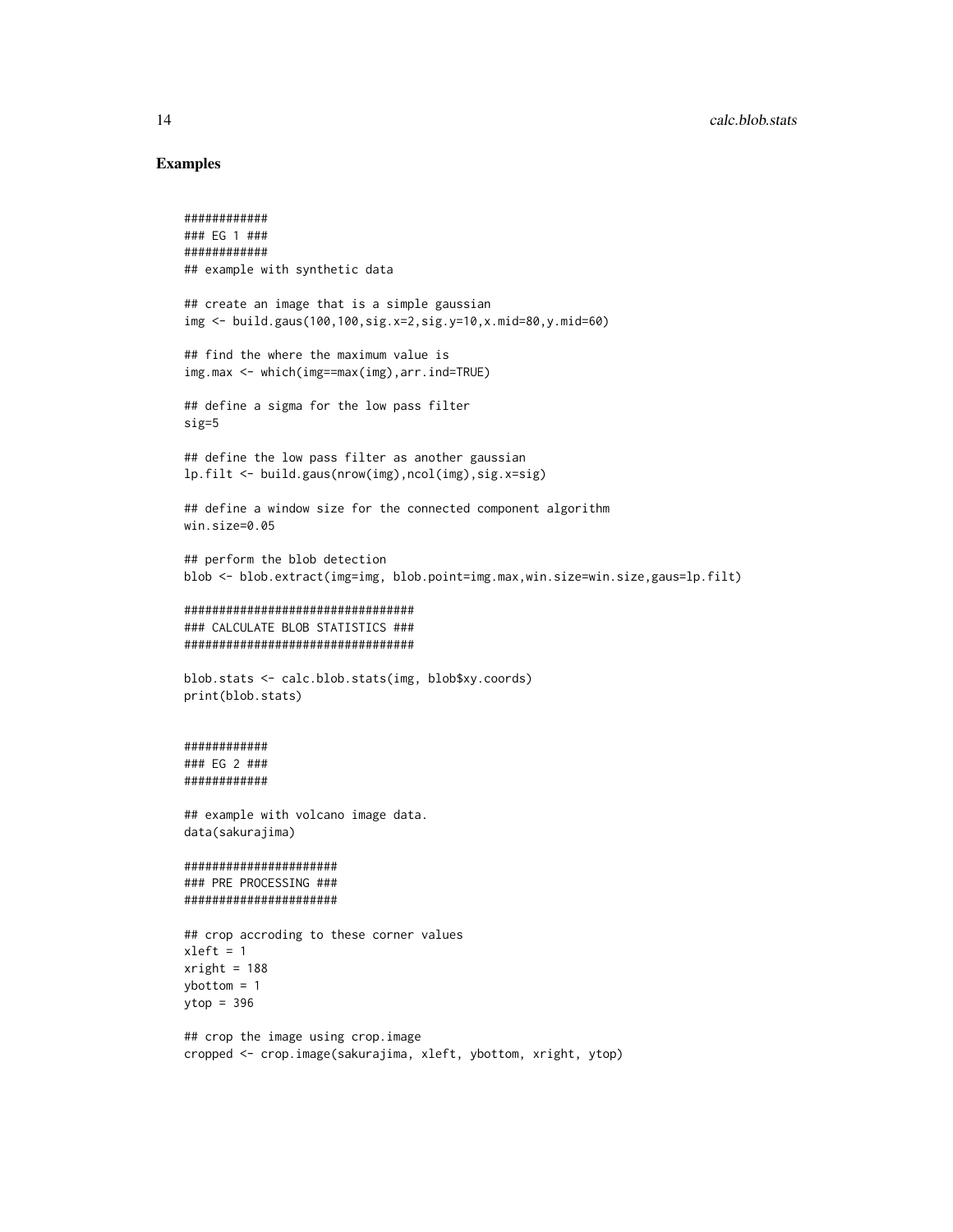```
## redefine the crop image
img <- cropped$img.crop
## separate the image into red, green, and blue images
r.img \leftarrow img[, 1]g.\text{img} \leftarrow \text{img}[,, 2]
b.\text{img} \leftarrow \text{img}[,, 3]
## remove the mean
r.img <- r.img-mean(r.img)
g.img <- g.img-mean(g.img)
b.img <- b.img-mean(b.img)
## calculate the the plane trend...
r.img.trend <- fit3d(r.img)
g.img.trend <- fit3d(g.img)
b.img.trend <- fit3d(b.img)
## remove the trend
r.img.dtrend <- r.img-r.img.trend
g.img.dtrend <- g.img-g.img.trend
b.img.dtrend <- b.img-b.img.trend
################################
### SET UP SOME FILTER MASKS ###
################################
## define a sigma for the LP Gaussian Filter
gaus.sig=30
## build the Gaussian filter
gaus <- build.gaus(nrow(img),ncol(img),gaus.sig)
## find the maximum value of each RGB channel
blob.r.point <- which(r.img.dtrend==max(r.img.dtrend),arr.ind=TRUE)
blob.g.point <- which(g.img.dtrend==max(g.img.dtrend),arr.ind=TRUE)
blob.b.point <- which(b.img.dtrend==max(b.img.dtrend),arr.ind=TRUE)
## set a window size to be used in the connected component algorithm
win.size = 0.05## extract the blob xy locations
blob.r <- blob.extract(r.img.dtrend,blob.r.point,win.size,gaus)
blob.g <- blob.extract(g.img.dtrend,blob.r.point,win.size,gaus)
blob.b <- blob.extract(b.img.dtrend,blob.r.point,win.size,gaus)
#################################
### CALCULATE BLOB STATISTICS ###
#################################
```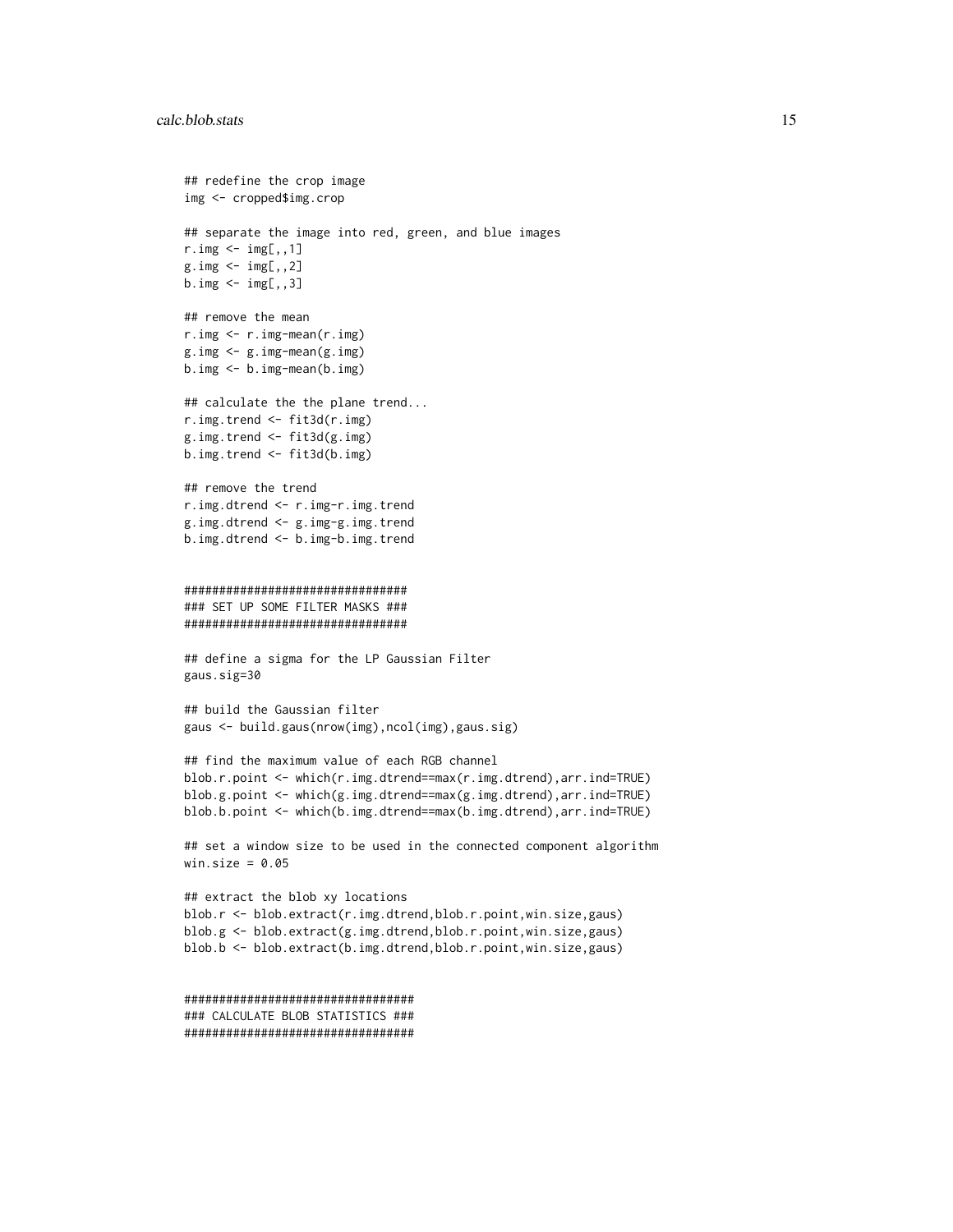#### <span id="page-15-0"></span>16 cor.mat

```
r.blob.stats <- calc.blob.stats(r.img.dtrend, blob.r$xy.coords)
g.blob.stats <- calc.blob.stats(g.img.dtrend, blob.g$xy.coords)
b.blob.stats <- calc.blob.stats(b.img.dtrend, blob.b$xy.coords)
print(r.blob.stats)
print(g.blob.stats)
print(b.blob.stats)
```
cor.mat *Correlate Matrix Rows*

# Description

Wrapper function of ccf used to find best lag time between two vectors.

#### Usage

 $cor.mat(x, y, ...)$ 

#### Arguments

|          | Vector.                                             |
|----------|-----------------------------------------------------|
|          | Vector.                                             |
| $\cdots$ | Additional arguments to pass to ccf (e.g. max. lag) |

# Value

Scalar indicating the lag associated with the maximum correlation value between x and y.

#### Author(s)

Alex J.C. Witsil

# See Also

[ccf](#page-0-0)

# Examples

```
## generate a time axis
tax = seq(0, 10, by=0.1)## generate two signals with a phase offset
sig1 \leftarrow sin(2*pi*1/2*tax)
sig2 <- sin(2*pi*1/2*tax + pi/2)best.lag <- cor.mat(sig1,sig2)
```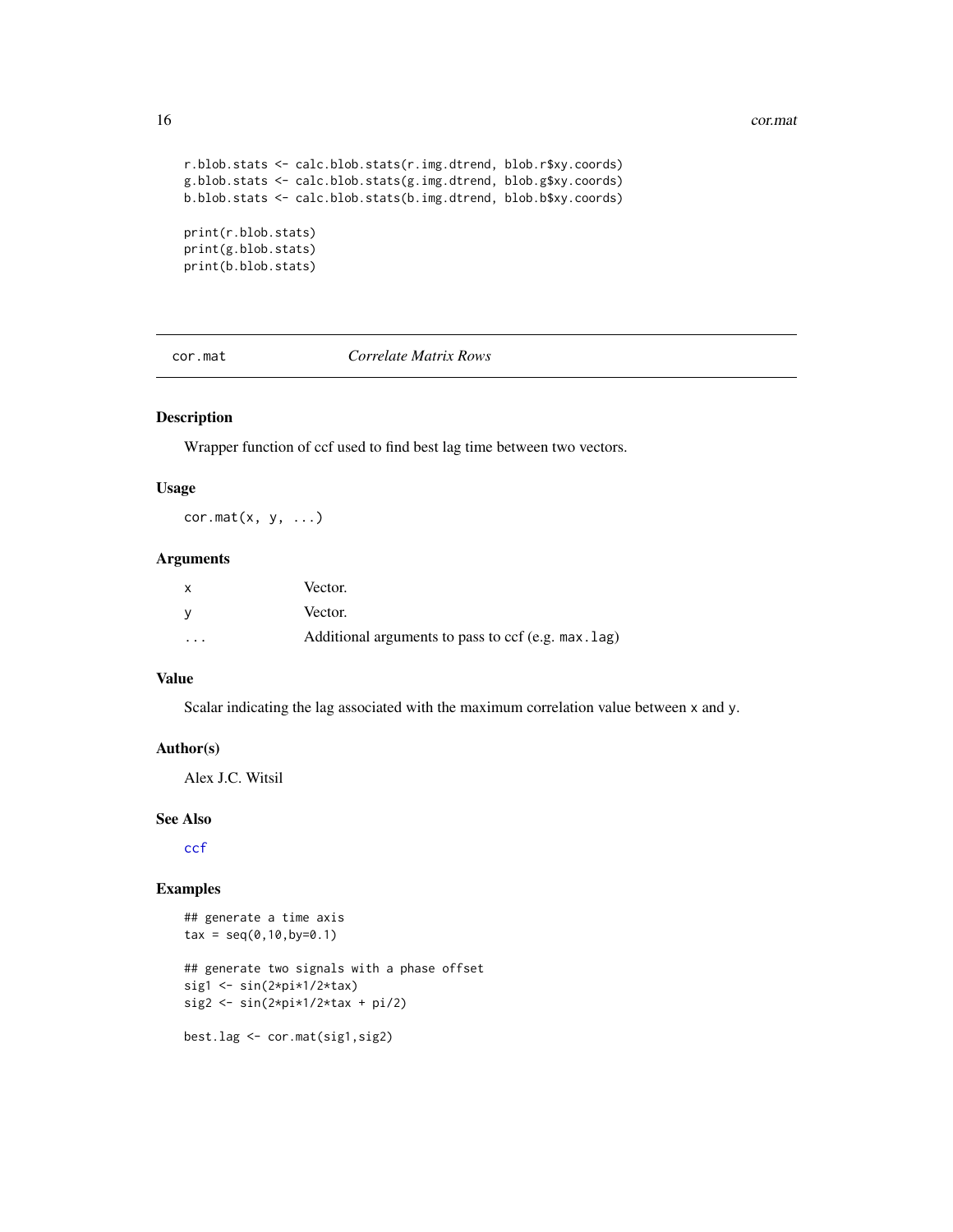# <span id="page-16-0"></span>crop.image 17

```
################
### PLOTTING ###
################
plot(sig1,type='l',col='blue',main=paste('lag is: ',best.lag,sep=''))
lines(sig2,col='green')
```
crop.image *Crop an Image*

#### Description

Crop an image (matrix or array) with either pre determined bottom-left and top-right locations or interactively.

#### Usage

crop.image(img, xleft, ybottom, xright, ytop, pick)

# Arguments

| img     | matrix or array of image to crop                                                               |
|---------|------------------------------------------------------------------------------------------------|
| xleft   | left extreme of crop area                                                                      |
| ybottom | bottom extreme of crop area                                                                    |
| xright  | right extreme of crop area                                                                     |
| ytop    | top extreme of crop area                                                                       |
| pick    | logical value indicating whether crop region should be selected interactively (see<br>details) |

# Details

if any of the xleft, xright, ybottom, ytop are missing, or if pick is TRUE, an interactive plot will aid in picking crop regions. The original image will be plotted and the user must first select the bottom left corner, then the top right corner of the desired crop area. A corresponding rectangle will be plotted indicating the current crop region. If the region is sufficient, the user should then click *crop* in the top right corner of the plotting area. If the region should be modified, the user should click *repick*.

Note that the xleft, xright, ybottom, and ytop locations correspond to R's reference frame for matrices, which can be confusing.

#### Value

List of length two with

| img.crop    | an object giving the cropped image with the same class (either matrix or array)<br>of img                     |
|-------------|---------------------------------------------------------------------------------------------------------------|
| img.corners | a vector with length 4 giving the the left, right, bottom, and top crop coordinates<br>in the original image. |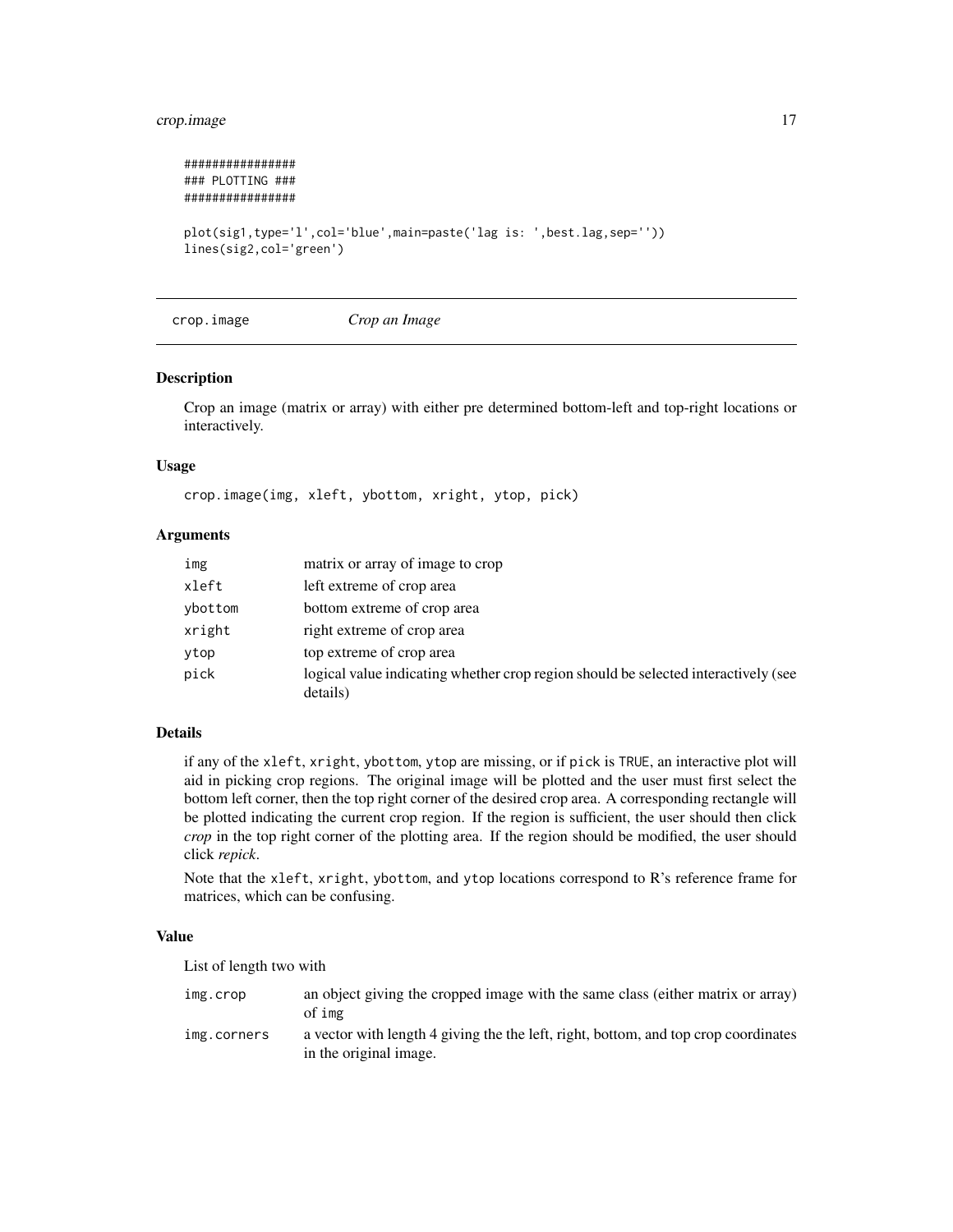18 erebus and the set of the set of the set of the set of the set of the set of the set of the set of the set of the set of the set of the set of the set of the set of the set of the set of the set of the set of the set of

#### Author(s)

Alex J.C. Witsil

#### See Also

[locator](#page-0-0)

# Examples

```
############
### EG 1 ###
############
## example where you know where to crop the image
sakurajima.crop <- crop.image(sakurajima,xleft=146,ybottom=7,xright=203,ytop=256)
split.screen(c(1,2))
screen(1)
image2(sakurajima,asp=1,main='Original')
screen(2)
image2(sakurajima.crop[[1]],asp=1,main='Cropped')
## close screens
close.screen(all.screens=TRUE)
############
### EG 2 ###
############
## example where you choose where to crop using interactive plot
sakurajima.crop <- crop.image(sakurajima)
split.screen(c(1,2))
screen(1)
image2(sakurajima,asp=1,main='Original')
screen(2)
image2(sakurajima.crop[[1]],asp=1,main='Cropped')
print(sakurajima.crop[[2]])
## close screens
close.screen(all.screens=TRUE)
```
erebus *Image of Erebus Volcano, Antarctica*

#### Description

JPEG image read in as an array where the third dimension corresponds to the red, green, and blue color channels. Note the image has been compressed significantly to reduce the memory size.

<span id="page-17-0"></span>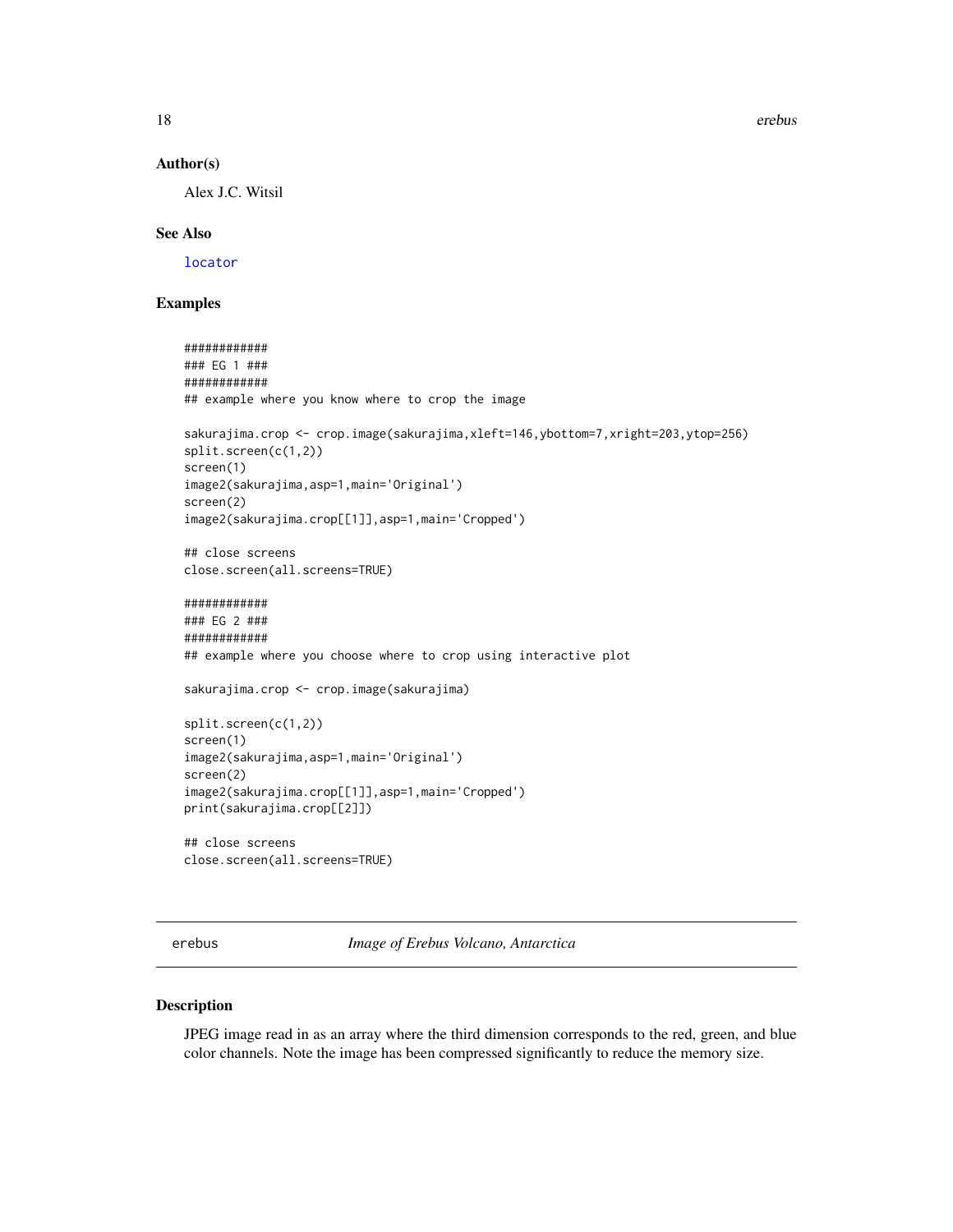<span id="page-18-0"></span>erebus. $40$  19

# Usage

data("erebus")

# Format

The format is: num [1:300, 1:400, 1:3] 0.019768 0.0011 0.002516 0 0.000495 ...

# References

Witsil and Johnson (2018) <10.1016/j.jvolgeores.2018.05.002>

#### Examples

```
data(erebus)
image2(erebus,asp=1)
## maybe str(erebus) ; plot(erebus) ...
```
erebus.40 *Image of Erebus Volcano, Antarctica*

#### Description

The 40th frame in a series of images that was recorded seconds prior to a bubble bursting event at Mount Erebus.

JPEG image read in as an array where the third dimension corresponds to the red, green, and blue color channels. Note the image has been compressed significantly to reduce the memory size.

### Usage

data("erebus.40")

# Format

The format is: num [1:225, 1:300, 1:3] 0.0588 0 0 0 0 ...

# References

Witsil and Johnson (2018) <10.1016/j.jvolgeores.2018.05.002>

# Examples

```
data(erebus.40)
image2(erebus.40)
```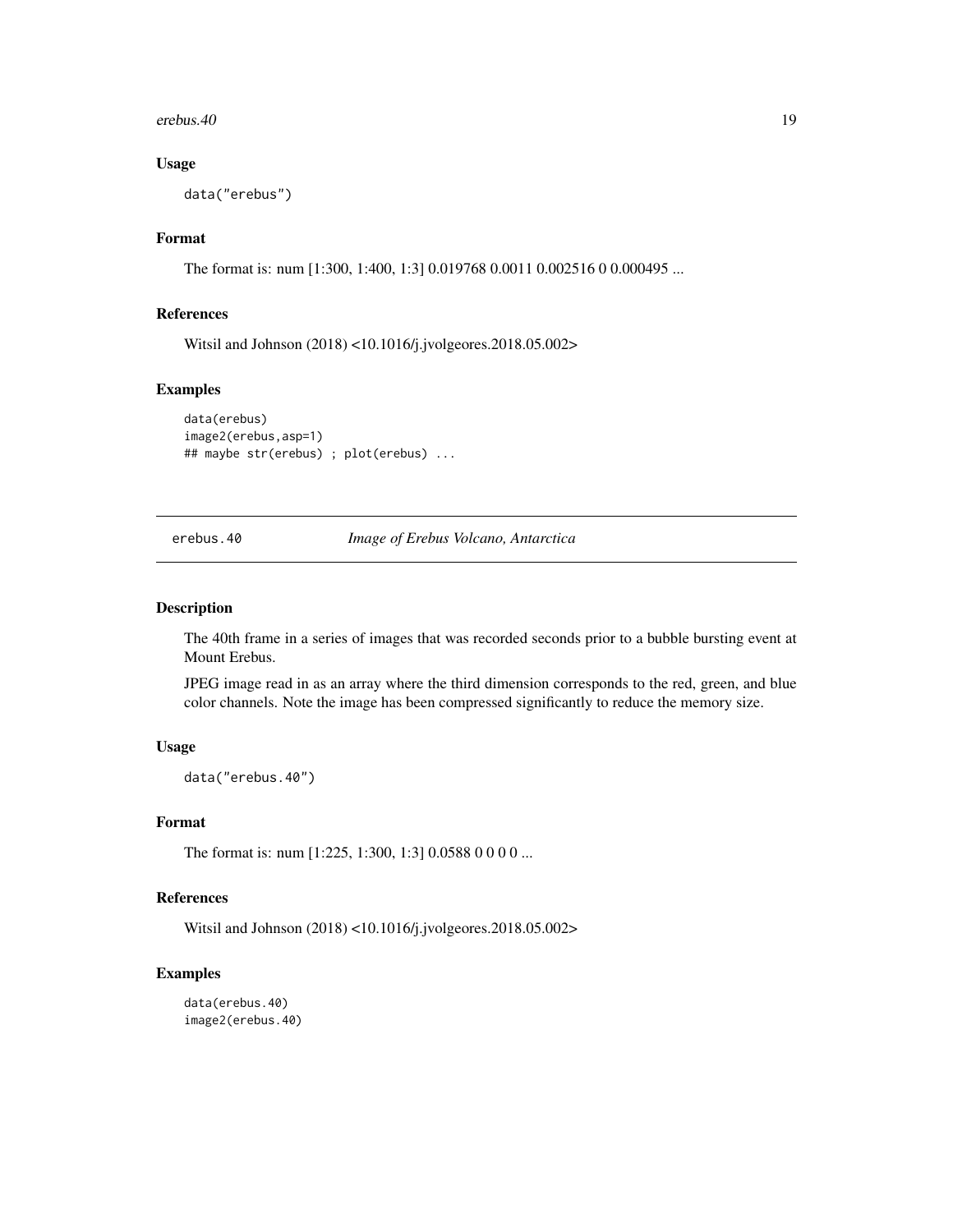<span id="page-19-0"></span>

#### Description

The 70th frame in a series of images that was recorded during a bubble bursting event at Mount Erebus.

JPEG image read in as an array where the third dimension corresponds to the red, green, and blue color channels. Note the image has been compressed significantly to reduce the memory size.

#### Usage

data("erebus.70")

# Format

The format is: num [1:225, 1:300, 1:3] 0.06667 0 0 0.02353 0.00392 ...

# References

Witsil and Johnson (2018) <10.1016/j.jvolgeores.2018.05.002>

#### Examples

data(erebus.70) image2(erebus.70)

erebus.90 *Image of Erebus Volcano, Antarctica*

#### Description

The 90th frame in a series of images that was recorded seconds after a bubble bursting event at Mount Erebus.

JPEG image read in as an array where the third dimension corresponds to the red, green, and blue color channels. Note the image has been compressed significantly to reduce the memory size.

#### Usage

data("erebus.90")

# Format

The format is: num [1:225, 1:300, 1:3] 0.03922 0.00392 0.01176 0 0.01569 ...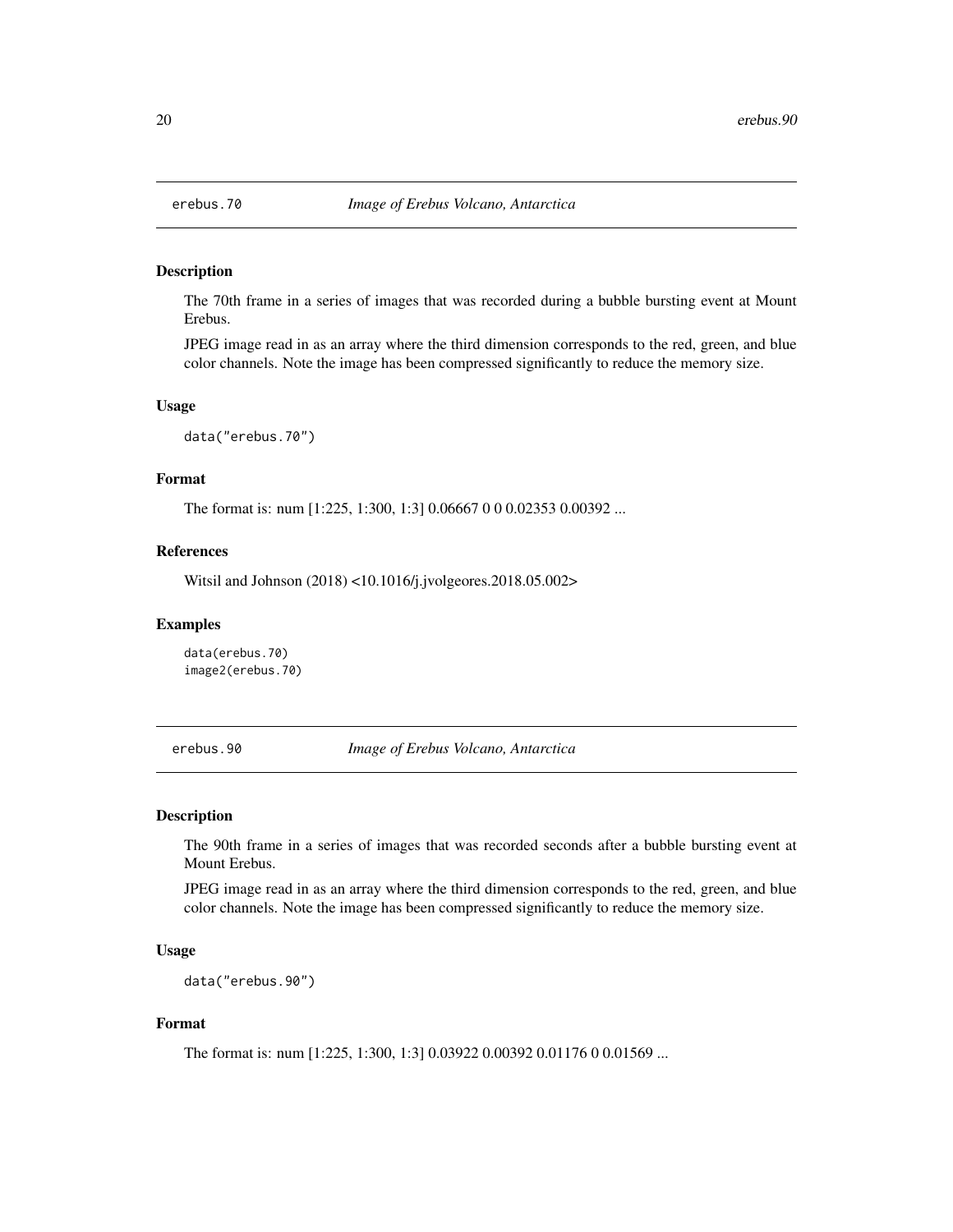#### <span id="page-20-0"></span>fftshift 21

# References

Witsil and Johnson (2018) <10.1016/j.jvolgeores.2018.05.002>

# Examples

data(erebus.90) image2(erebus.90)

<span id="page-20-1"></span>fftshift *Shift Zero Frequency to Center*

# Description

Rearranges matrix such that the first quadrant is swapped with the third and the second quadrant is swapped with the fourth.

# Usage

fftshift(x)

# Arguments

x matrix whose quadrants should be shifted.

# Details

This function is generally used after applying an fft to force the zero-frequency to the middle of the matrix.

Note that if the matrix x has even dimensions, the zero frequency will be 1 unit from the center.

# Value

Shifted matrix with same dimensions as x

# Author(s)

Alex J.C. Witsil

#### See Also

[fft](#page-0-0)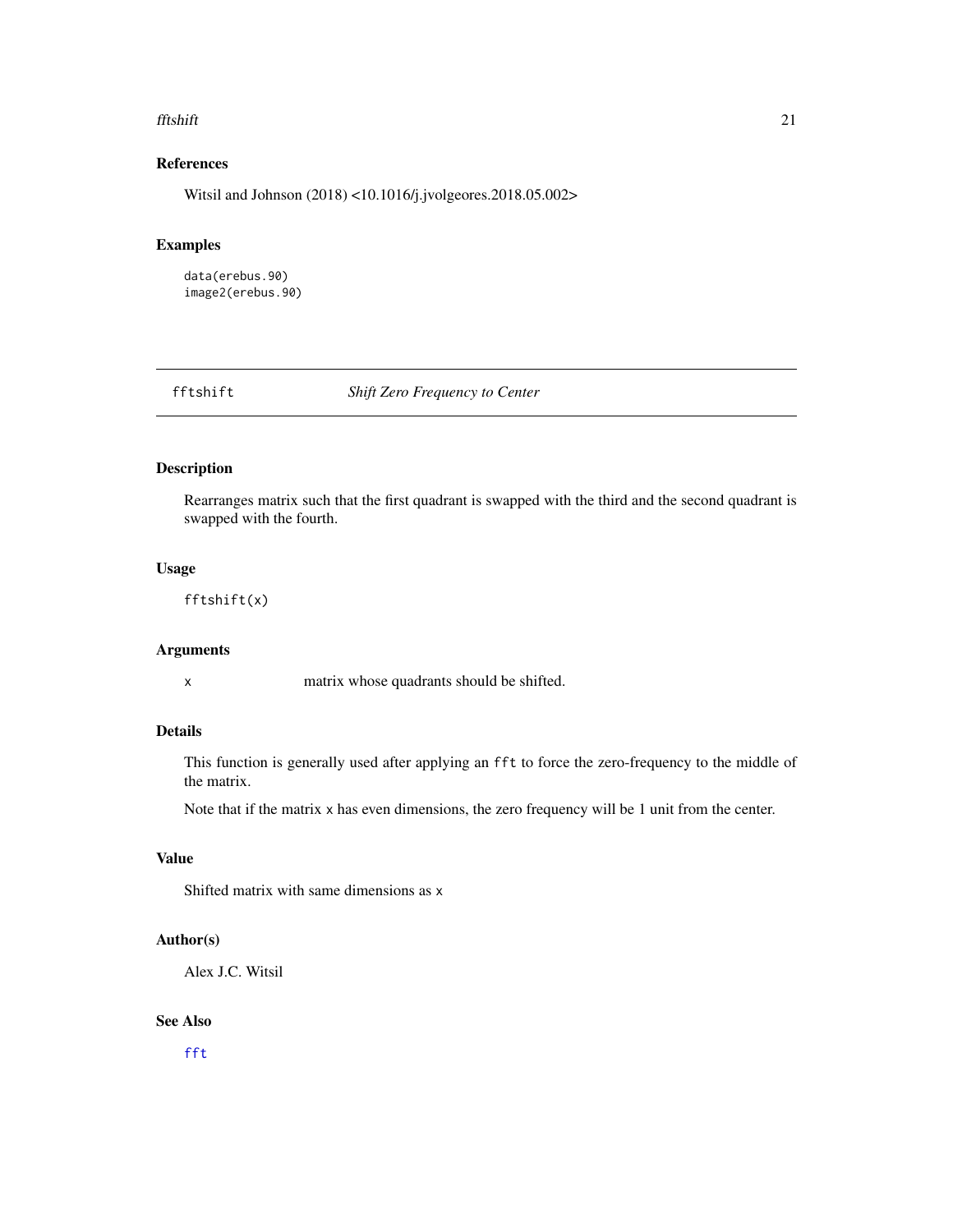# Examples

```
## build the four components of a matrix with four values (i.e. 1:4)
x1 \leftarrow \text{matrix}(1, nrow=1, ncol=1)x2 < - x1+1x3 < - x2+1x4 < - x3+1## combine all components together
x \leftarrow \text{rbind}(\text{cbind}(x1, x2), \text{cbind}(x3, x4))## shift the matrix
x.shift <- fftshift(x)
## note the difference of the shifted and original
print(x)
print(x.shift)
################
### PLOTTING ###
################
## note the difference of the shifted and original graphically
close.screen(all.screens=TRUE)
split.screen(c(1,2))
screen(1)
image(x,main='Original',col=rainbow(4))
screen(2)
image(x.shift,main='FFT Shifted', col=rainbow(4))
## close screens
close.screen(all.screens=TRUE)
```
<span id="page-21-1"></span>filt3d *Filter Image (Matrix) with Mask via Convolution*

#### Description

Apply a filter mask to smooth, sharpen, shift, or otherwise modify an image (matrix)

# Usage

filt3d(x, mask)

# Arguments

|      | Image (matrix) to be filtered                  |
|------|------------------------------------------------|
| mask | Filter mask (matrix) with same dimensions as x |

<span id="page-21-0"></span>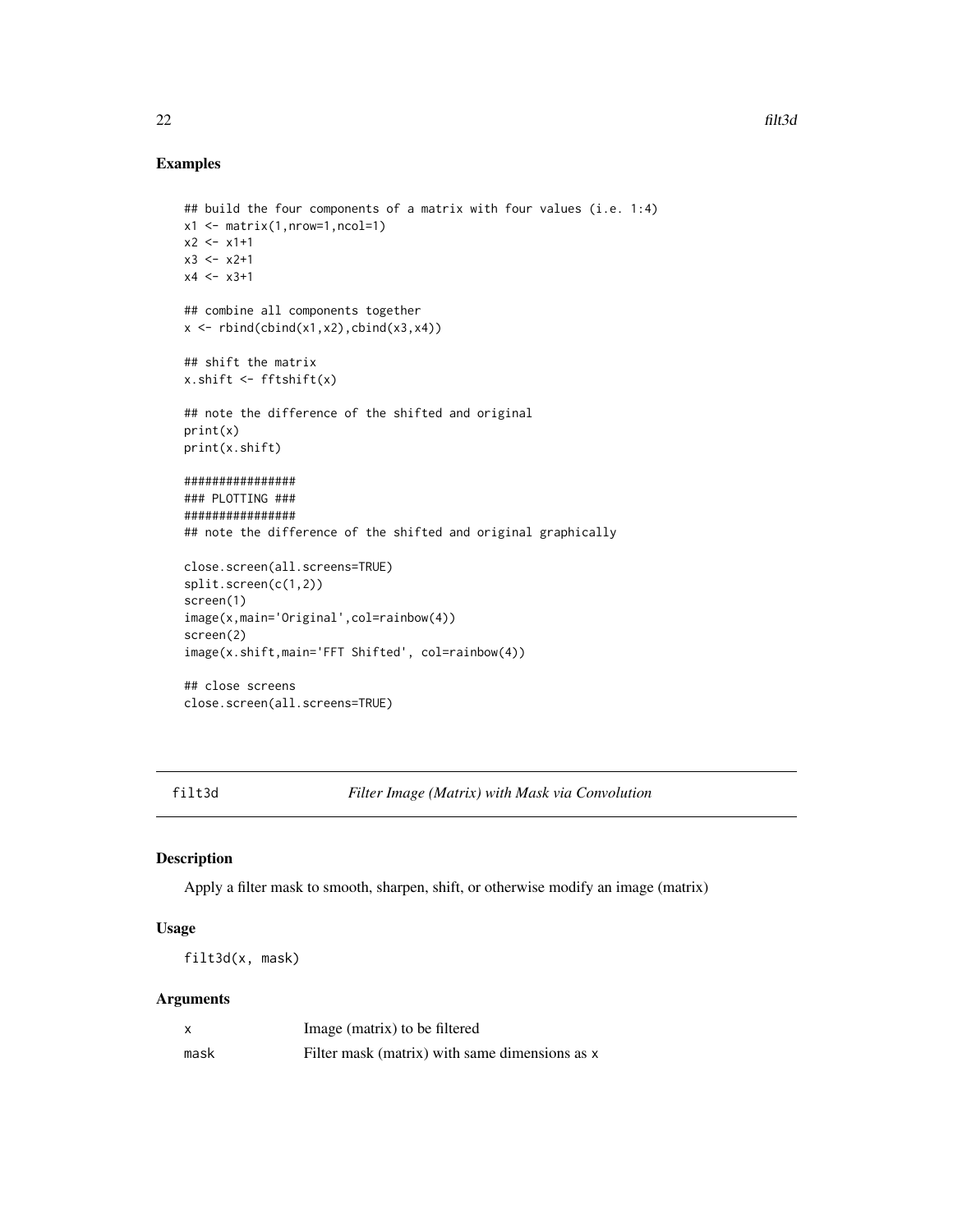#### <span id="page-22-0"></span>filt3d 23

# Details

x and mask are convolved in the frequency domain via multiplication and returned to the spatial domain using the fast Fourier transform.

# Value

Filtered matrix with same dimensions as x.

#### Author(s)

Alex J.C. Witsil

# See Also

[fft](#page-0-0) [fftshift](#page-20-1)

#### Examples

```
##########
## EG 1 ##
##########
## example of a low pass filter
## generate test data
data <- matrix(0,nrow=256,ncol=256)
box<u>width</u> = <math>100box.height = 100box.mid=c(nrow(data)/2,ncol(data)/2)
## define where the box indices are
box.row.inds <- (box.mid[1]-box.width/2):(box.mid[1]+box.width/2)
box.col.inds <- (box.mid[2]-box.height/2):(box.mid[2]+box.height/2)
## create the box in the data matrix
data[box.row.inds,box.col.inds] = 1
## define the sigma in the low pass Gaussian filter
sig=5
## create a low pass Gaussian filter
gaus <- build.gaus(nrow(data),ncol(data),sig)
## filter the data matrix with the Gaussian filter mask
data.lp <- filt3d(data,gaus)
## PLOTTING EG1 ##
dev.new()
close.screen(all.screens=TRUE)
split.screen(c(1,3))
```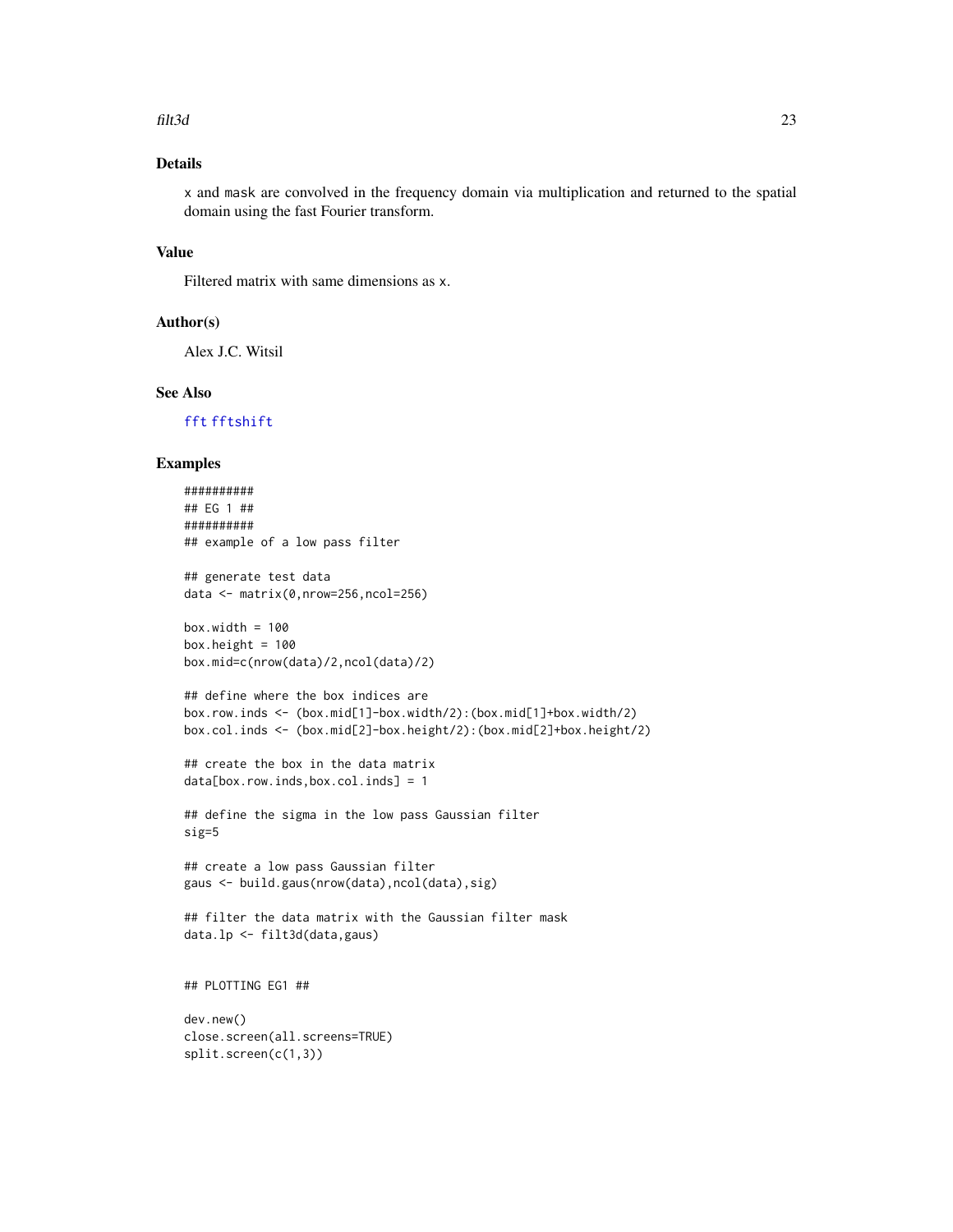```
## set up some grid lines
grid.xs <- 1:nrow(data)
grid.ys <- 1:ncol(data)
screen(1)
image(grid.xs,grid.ys,data,col=gray.colors(200),useRaster=TRUE,main="Data")
screen(2)
image(grid.xs,grid.ys,gaus,col=gray.colors(200),useRaster=TRUE,main="Low Pass Gaussian Mask")
screen(3)
image(grid.xs,grid.ys,data.lp,col=gray.colors(200),useRaster=TRUE,main='Filtered Data')
## close screens
close.screen(all.screens=TRUE)
##########
## EG 2 ##
##########
## example of a high pass filter
## generate test data
data <- matrix(0,nrow=256,ncol=256)
box.width = 100box.height = 100box.mid=c(nrow(data)/2,ncol(data)/2)
## define where the box indices are
box.row.inds <- (box.mid[1]-box.width/2):(box.mid[1]+box.width/2)
box.col.inds <- (box.mid[2]-box.height/2):(box.mid[2]+box.height/2)
## create the box in the data matrix
data[box.row.inds,box.col.inds] = 1
## find the middle of the data matrix
mid <- c(nrow(data)/2,ncol(data)/2)
## create a 5-point Laplacian high pass filter
lap <- matrix(0,nrow=nrow(data),ncol=ncol(data))
lap[(mid[1]-1):(mid[1]+1),mid[2]] = c(1,-4,1)
lap[\text{mid}[1], (\text{mid}[2]-1):(\text{mid}[2]+1)] = c(1, -4, 1)## perform high pass filter on the data using the Laplacian mask
data.hp <- filt3d(data,lap)
## PLOTTING EG2 ##
## set up some grid lines
grid.xs <- 1:nrow(data)
```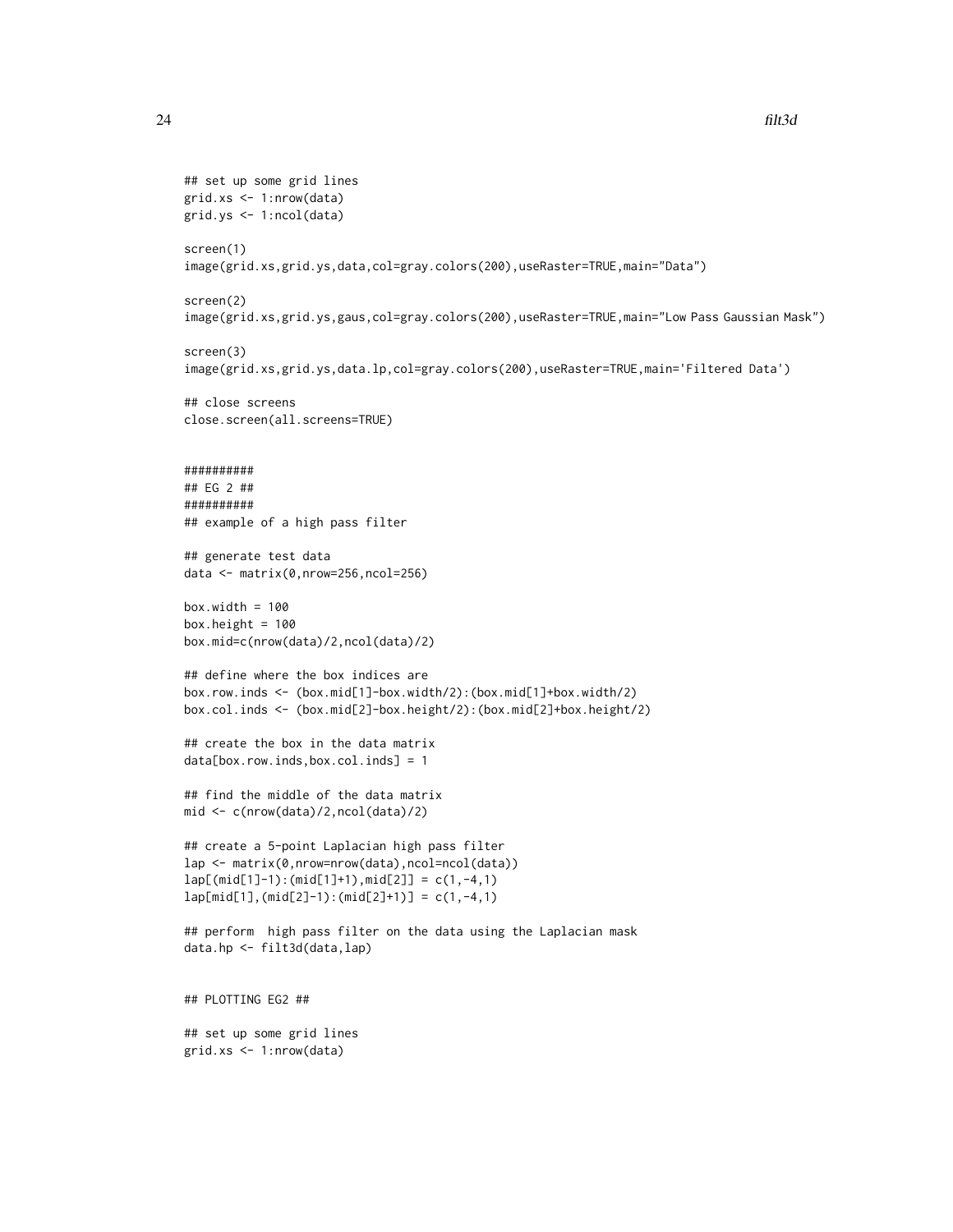#### filt3d 25

```
grid.ys <- 1:ncol(data)
dev.new()
close.screen(all.screens=TRUE)
split.screen(c(1,3))
screen(1)
image(grid.xs,grid.ys,data,col=gray.colors(200),useRaster=TRUE,main="Data")
screen(2)
image(grid.xs,grid.ys,lap,col=gray.colors(200),useRaster=TRUE,main="High Pass Laplacian Mask")
screen(3)
image(grid.xs,grid.ys,data.hp,col=gray.colors(200),useRaster=TRUE,main='Filtered Data')
## close screens
close.screen(all.screens=TRUE)
##########
## EG 3 ##
##########
## example of a shift transform filter
## generate test data
data <- matrix(0,nrow=256,ncol=256)
box.width = 100box.height = 100box.mid=c(nrow(data)/2,ncol(data)/2)
## define where the box indices are
box.row.inds <- (box.mid[1]-box.width/2):(box.mid[1]+box.width/2)
box.col.inds <- (box.mid[2]-box.height/2):(box.mid[2]+box.height/2)
## create the box in the data matrix
data[box.row.inds,box.col.inds] = 1
## create a delta function at some (x,y) location
delta.x = 80delta.y = 180
delta <- matrix(0,nrow=nrow(data),ncol=ncol(data))
delta[delta.x,delta.y] = 1
## perform the shift transform filter
data.shift <- filt3d(data,delta)
## PLOTTING EG3 ##
## set up some grid lines
grid.xs <- 1:nrow(data)
grid.ys <- 1:ncol(data)
```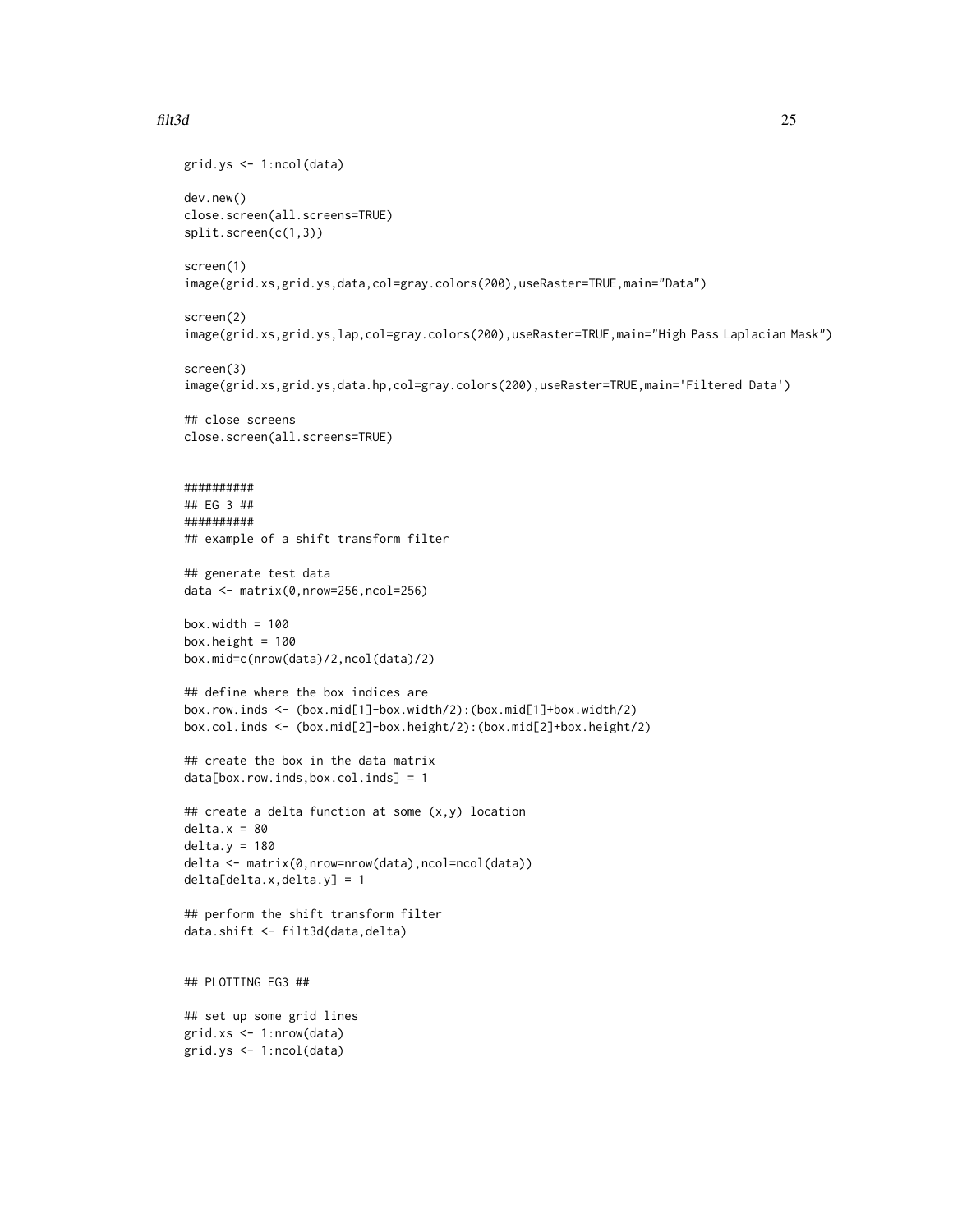```
dev.new()
close.screen(all.screens=TRUE)
split.screen(c(1,3))
screen(1)
image(grid.xs,grid.ys,data,col=gray.colors(200),useRaster=TRUE,main="Data")
screen(2)
image(grid.xs,grid.ys,delta,col=gray.colors(200),useRaster=TRUE,main="Shift Delta Mask")
screen(3)
image(grid.xs,grid.ys,data.shift,col=gray.colors(200),useRaster=TRUE,main='Filtered Data')
## close screens
close.screen(all.screens=TRUE)
```
# fit3d *Fit a Plane to Image (Matrix) with SVD*

# Description

Find plane that best fits trend in image (matrix)

#### Usage

fit3d(mat)

# Arguments

mat image (matrix) of values to fit plane to

# Details

This function returns the best fit plane with the DC offset included. In other words average of the matrix values is added to the best fit plane within the function.

# Value

matrix with same dimensions as mat whose values represent the best fit plane.

#### Author(s)

Alex J.C. Witsil

# See Also

[svd](#page-0-0)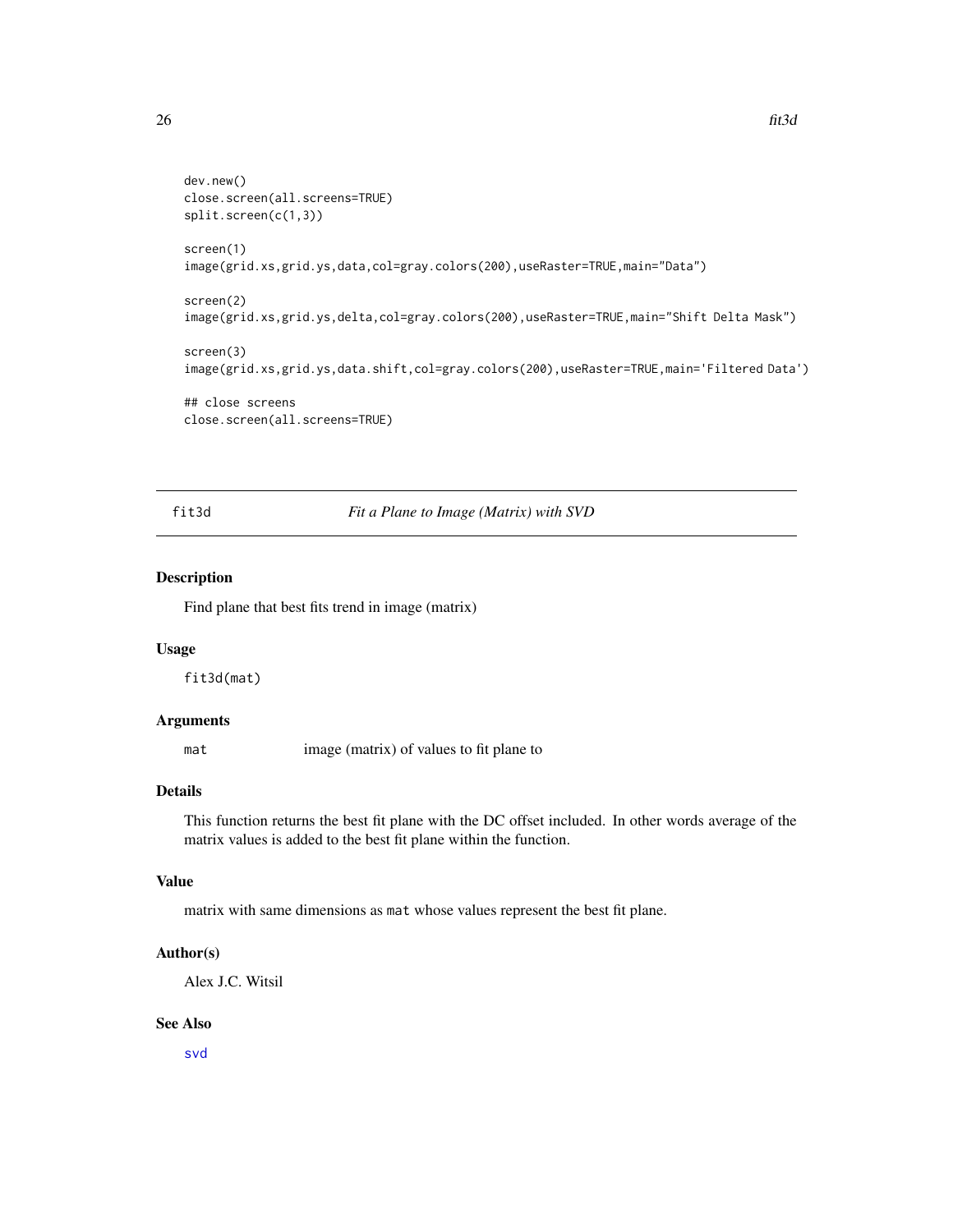# <span id="page-26-0"></span>gen.eg.img.list 27

#### Examples

```
## break the RGB image into 3 matrices
img.r < -</math>erebus[, , 1]img.g < -</math>erebus[, , 2]img.b \leftarrow erebus[, , 3]## find the planar trend in the red channel
trend.r <- fit3d(img.r)
trend.g <- fit3d(img.g)
trend.b <- fit3d(img.b)
## subtract the red channel trend from the original red channel image
img.r.detrend <- img.r-trend.r
img.g.detrend <- img.g-trend.g
img.b.detrend <- img.b-trend.b
## combine the RGB detrended matrices into an array
img.detrend = array(dim=dim(erebus))
img.detrend[,,1] <- img.r.detrend
img.detrend[,,2] <- img.g.detrend
img.detrend[,,3] <- img.b.detrend
################
### PLOTTING ###
################
close.screen(all.screens=TRUE)
split.screen(c(1,3))
screen(1)
image2(erebus,asp=1,main='Original Image',ylab='image rows',xlab='image cols')
screen(2)
image2(trend.r,asp=1,main='Fitted Trend',ylab='image rows',xlab='image cols')
screen(3)
image2(img.detrend,asp=1,main='Detrended Image',ylab='image rows',xlab='image cols')
## close screens
close.screen(all.screens=TRUE)
```
<span id="page-26-1"></span>gen.eg.img.list *Generate Example Image List Data*

#### Description

Generates synthetic video data comprising noise around each frame's peripheral and a boxed region whose pixel values oscillate according to the input parameters.

#### Usage

```
gen.eg.img.list(dim.x, dim.y, fps, n.secs, sig.f, sig.peak, box.width, box.height)
```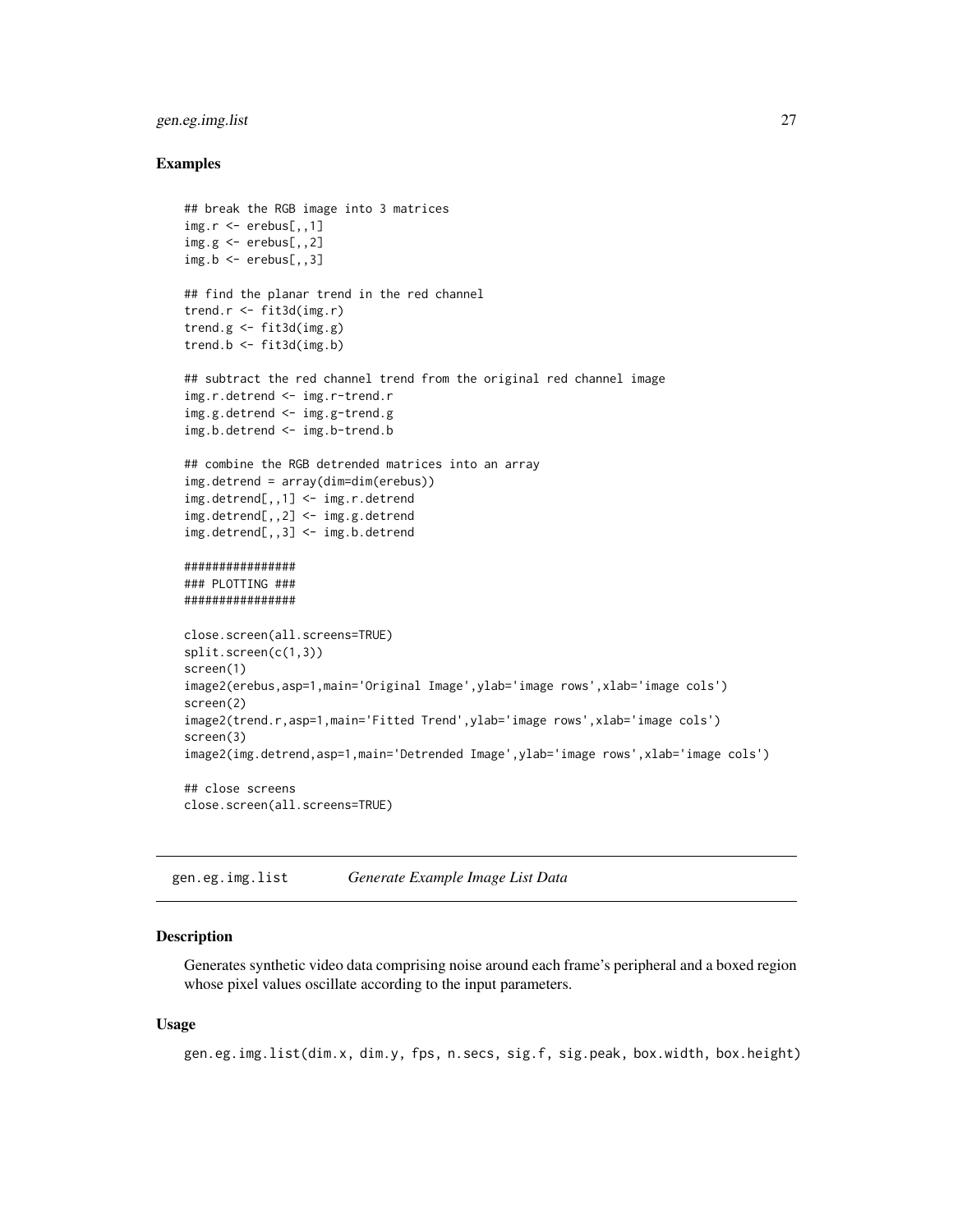#### <span id="page-27-0"></span>Arguments

| dim.x      | x dimension of the video frames. Defaults to 64 pixels.                                         |
|------------|-------------------------------------------------------------------------------------------------|
| dim.y      | y dimension of the video frames. Defaults to 64 pixels.                                         |
| fps        | Sampling rate of the synthetic video in frames per second. Defaults to 30 frames<br>per second. |
| n.secs     | Number of seconds in the synthetic video. Defaults to 3 s.                                      |
| sig.f      | Frequency at which the boxed region's pixel values oscillate. Defaults to 2 Hz.                 |
| sig.peak   | Peak of signal. Defaults to 0.2.                                                                |
| box.width  | Width of box region. Defaults to 10 pixels.                                                     |
| box.height | Height of box region. Defaults to 10 pixels.                                                    |

# Details

Use this function to create synthetic video data in the list structure required for functions like [amp.sig](#page-1-1) and [sig.extract](#page-35-1).

Note that noise in the frames fluctuates between -1 and 1. Therefore, if you choose sig.peak<1 in each frame the boxed region's pixel values will be below the signal to noise ratio. If you were to 'play' this video (i.e. cycle through the list elements) the boxed region would be difficult or impossible to distinguish without first amplifying the signal using amp. sig.

# Value

List whose elements correspond to individual video frames, each of which are separated by 1/fps.

#### Author(s)

Alex J.C. Witsil

# See Also

[amp.sig](#page-1-1) and [sig.extract](#page-35-1)

# Examples

```
###############
### INPUTS ####
###############
```
## x and y dimension of the frame  $dim.x = 64$  $dim.y = 64$ ## sample rate in frames per second  $fps = 30$ ## how many seconds does the video last n.secs =3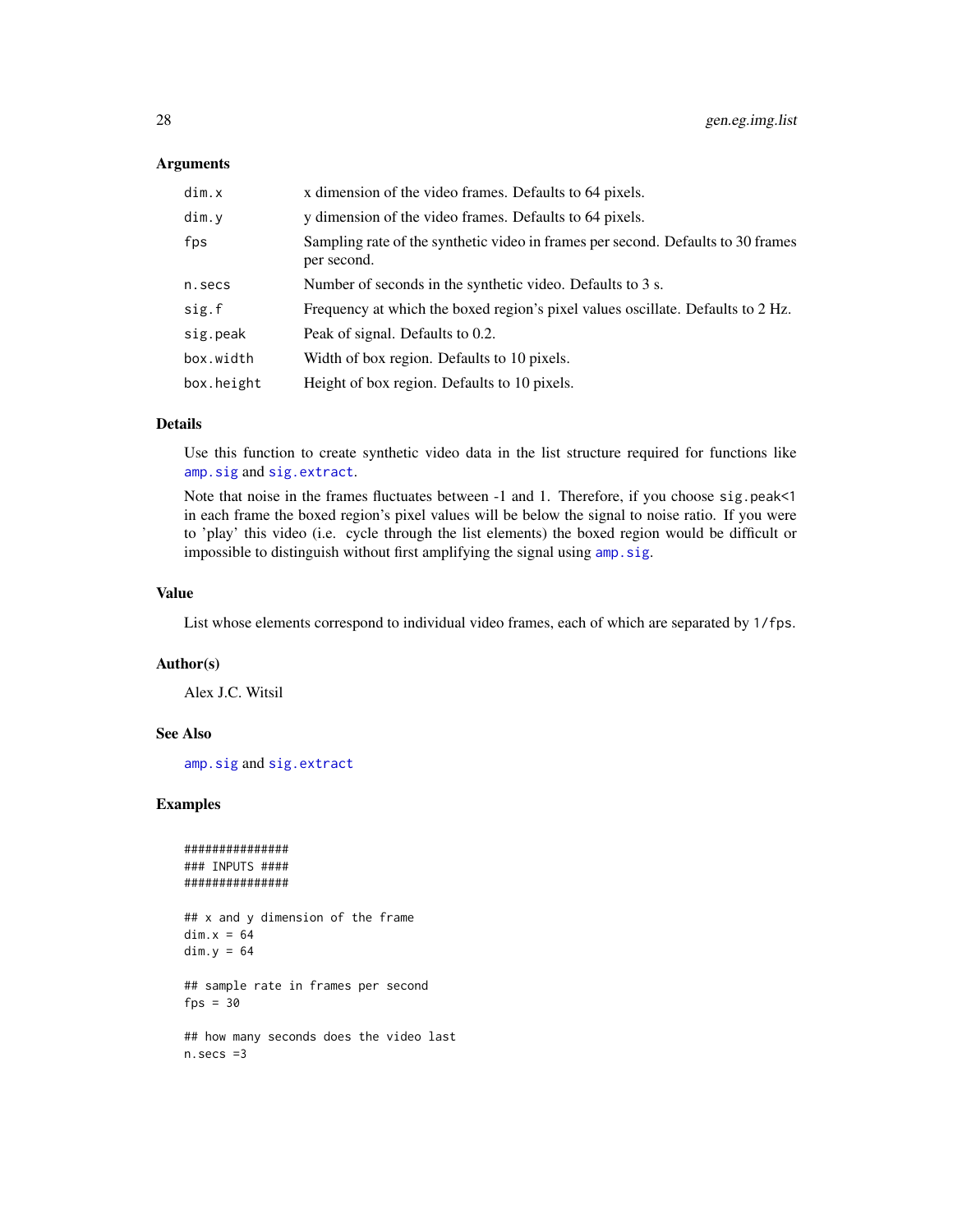#### <span id="page-28-0"></span>image2 29

```
## what is the frequency at which the boxed region oscillates
sig.f = 2## what is the peak amplitude of the signal
sig.peak = 0.2## size of the boxed region
box.width = 10box.height = 10################################
### GENERATE SYNTHETIC VIDEO ###
################################
## use the inputs to generate an image list (i.e. video)
img.list <- gen.eg.img.list(dim.x, dim.y, fps, n.secs, sig.f, sig.peak, box.width, box.height)
## or use the defaults in the function
img.list <- gen.eg.img.list()
```
<span id="page-28-1"></span>

image2 *Plot Images (Matrices) with Intuitive Axes*

### Description

Plot images (array or matrix) using the rasterImage function.

#### Usage

image2(img, ...)

#### Arguments

| img | numeric matrix or array to plot                   |
|-----|---------------------------------------------------|
| .   | additional arguments to pass to the plot function |

# Details

Note the difference in image orientation between image () and image 2(). These two plots will have the origin in different locations and can make things tricky when picking areas to crop, etc...

# Value

Nothing. Returns a plotting window.

#### Author(s)

Alex J.C. Witsil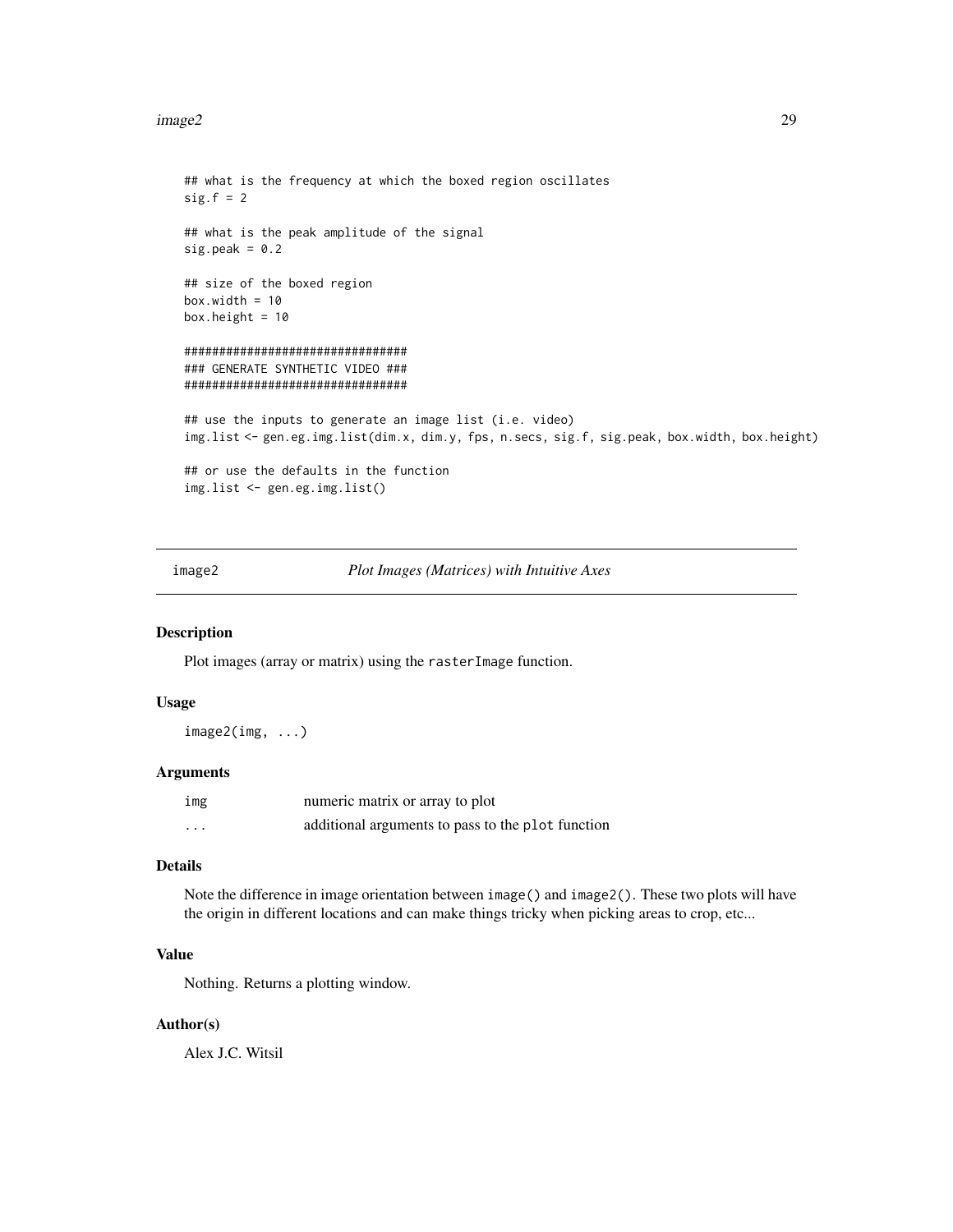# See Also

[rasterImage](#page-0-0)

#### Examples

image2(sakurajima)

# <span id="page-29-1"></span>pcorr3d *Phase Correlation of Images*

#### Description

Input two images (matrices) and perform phase correlation by multiplication in the frequency domain. Return the maximum phase correlation value, its associated shift vector (x and y), and the phase correlation matrix.

# Usage

pcorr3d(img1,img2)

# Arguments

| img1 | Image (matrix) $1$                            |
|------|-----------------------------------------------|
| img2 | Image (matrix) 2 with same dimensions of img1 |

#### Details

Phase correlation calculated in the frequency domain as a multiplication. The dimensions of img1 and img2 must match. If pcorr3d is used to apply a match filter, it is logical to input the image to be searched over as img1 and the match filter as img2. Similarly, if tracking relative motion between images, it is logical to input the first image at time  $t=n$  as img1 and the second image at time  $t=n+1$ as img2, otherwise motions will backwards.

#### Value

List whose values correspond to:

| max.shifts | Vector of length two whose values are the x and y indices associated with the   |
|------------|---------------------------------------------------------------------------------|
|            | highest phase correlation value. Note these values are shifted according to the |
|            | zero frequency which changes depending on the dimensions of img1 and/or         |
|            | img2.                                                                           |
| max.corr   | Highest normalized phase correlation value in the correlation matrix            |
| corr.mat   | Normalized phase correlation matrix                                             |

# Author(s)

Alex J.C. Witsil

<span id="page-29-0"></span>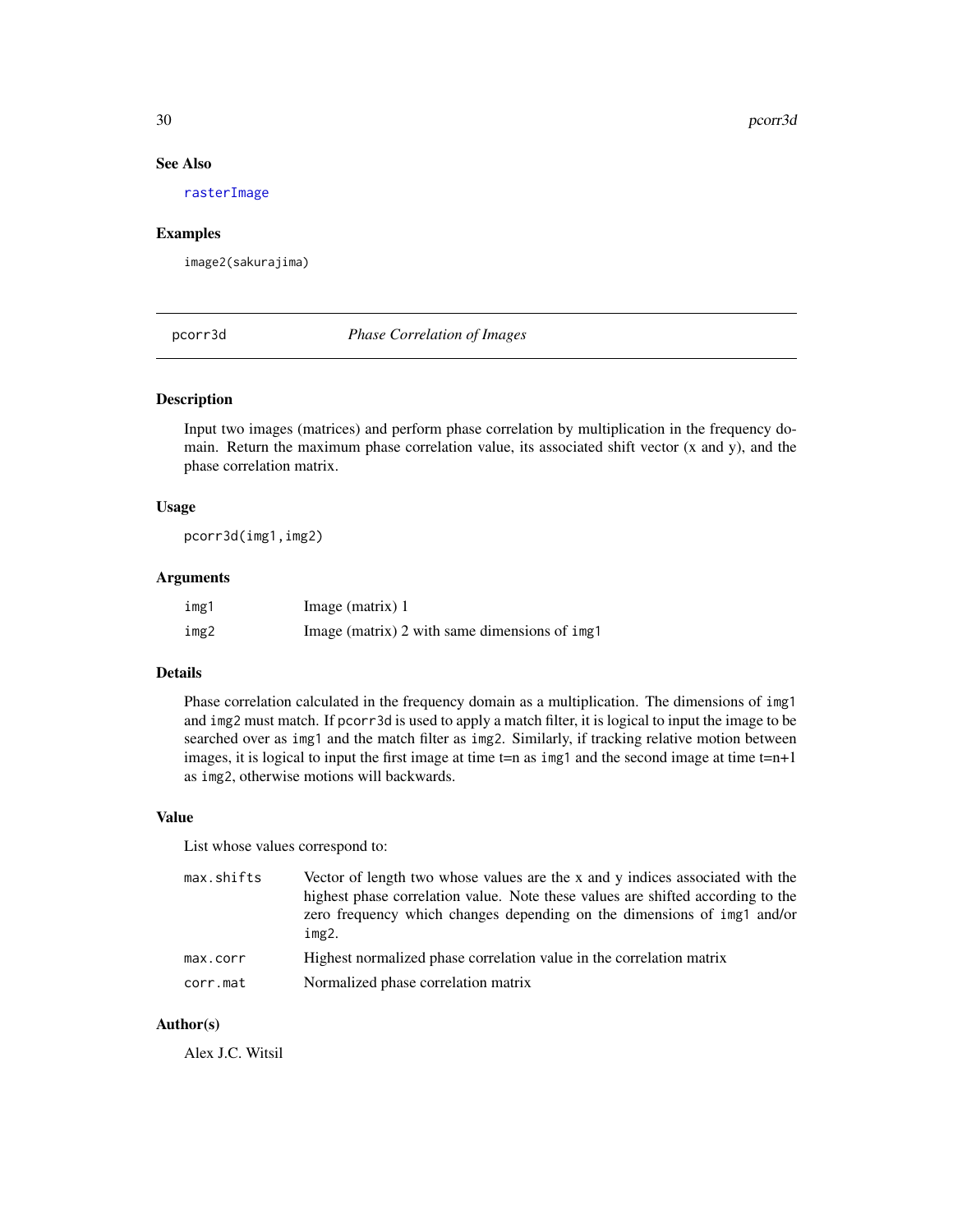#### <span id="page-30-0"></span>points2 31

#### See Also

[xcorr3d](#page-38-1)

# Examples

```
#################
### Example 1 ###
#################
## track movement between images
## load in the images
data(tux1,tux2)
## now find the shift vector by using the phase correlation function
shifts <- pcorr3d(tux1,tux2)
## ---- Plotting Example 1 ----- ##
split.screen(c(1,2))
screen(1)
image(1:nrow(tux1),1:ncol(tux1),tux1,col=gray.colors(200))
## define an example arrow starting and end points based on the shift found
x0 = nrow(tux1)/2y0 = \text{ncol}(\text{tux1})/2x1 = x0 + shiftts\max.shifts[1]
y1 = y0 + shiftts\max.shifts[2]
## add arrows indicating how the image shifted
arrows(x0,y0,x1,y1)
## add a point where the arrow is
points(nrow(tux1)/2+shifts$max.shifts[1],ncol(tux1)/2+shifts$max.shifts[2],pch=21,bg='green')
screen(2)
image(1:nrow(tux2),1:ncol(tux2),tux2,col=gray.colors(200))
points(nrow(tux1)/2+shifts$max.shifts[1],ncol(tux1)/2+shifts$max.shifts[2],pch=21,bg='green')
## close the screen
close.screen(all.screens=TRUE)
```
points2 *Plot points on image*

#### Description

This is a plotting function that should be used with image2. This function is in line with image2, which locates the origin to the top-left corner as opposed to the bottom-left as image does.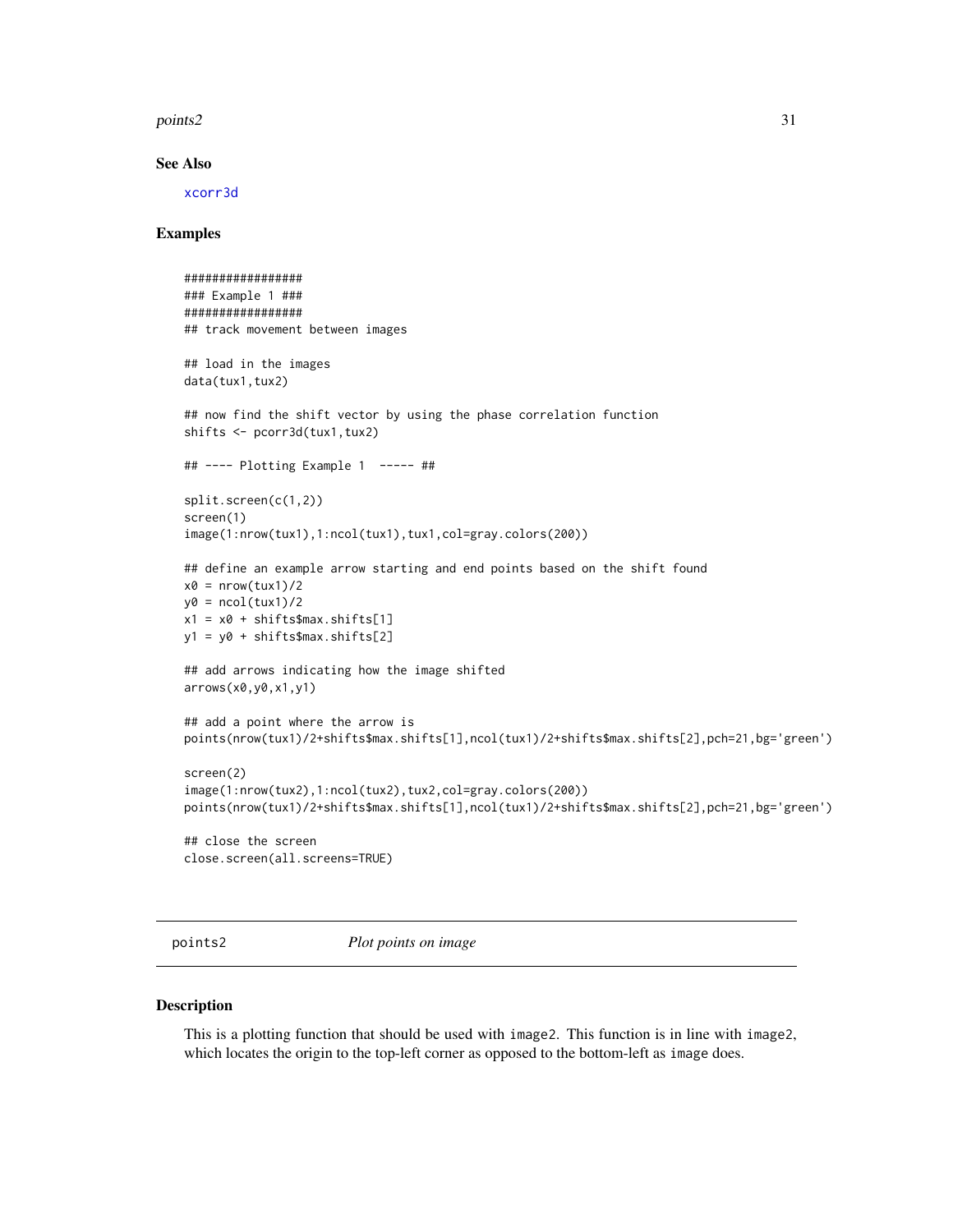# <span id="page-31-0"></span>Usage

points2(x,y,img,...)

# Arguments

| x        | x location of points to plot                                                                                     |
|----------|------------------------------------------------------------------------------------------------------------------|
| y        | y location of points to plot                                                                                     |
| img      | original image (matrix) which was plotted using image 2. This is supplied simply<br>for dimensional information. |
| $\cdots$ | additional arguments to be passed to points.                                                                     |

# Value

Nothing. This is a plotting function.

# Author(s)

Alex J.C. Witsil

# See Also

[image2](#page-28-1)

# Examples

## build a test matrix mat = matrix(0,nrow=20,ncol=20) mat[1,1]=1

image2(mat,axes=FALSE,xlab='',ylab='') points2(1,1,img=mat,col='red',pch=16)

range01 *Scale Object Values Between Zero and One*

# Description

Force the minimum value and maximum value of an object to 0 and 1, respectively.

# Usage

range01(x)

# Arguments

x Matrix, vector, or other R object.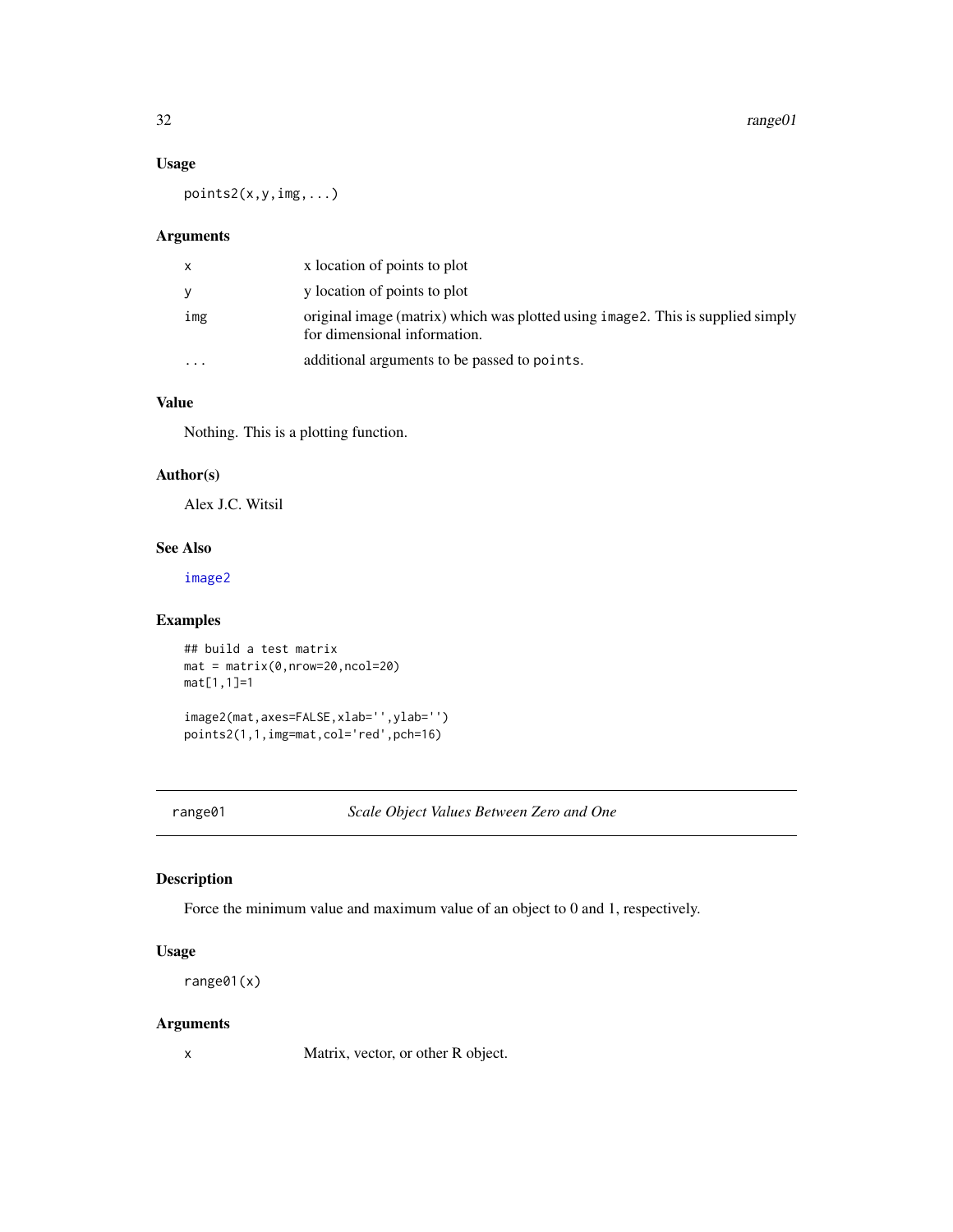<span id="page-32-0"></span>run.avg 33

# Value

An object with same dimensions as x and whose values range between zero and one.

# Author(s)

Alex J.C. Witsil

# Examples

```
## generate a signal to normalize
sig <- 10*sin(2*pi*5*seq(0,1,by=0.001))
## normalize between 0 and 1
sig01 <- range01(sig)
## check the ranges
range(sig)
##[1] -10 10
range(sig01)
##[1] 0 1
```
#### run.avg *Perform Running Average via Convolution*

#### Description

Smooth input data by convolution it with with a boxcar function of specified width. This is done in the frequency domain using multiplication.

# Usage

run.avg(data, win)

#### Arguments

| data | signal (vector) to convolve.    |
|------|---------------------------------|
| win  | width of the boxcar in samples. |

# Details

Convolution occurs in the frequency domain via a multiplication.

#### Value

Smoothed vector with the same dimension as data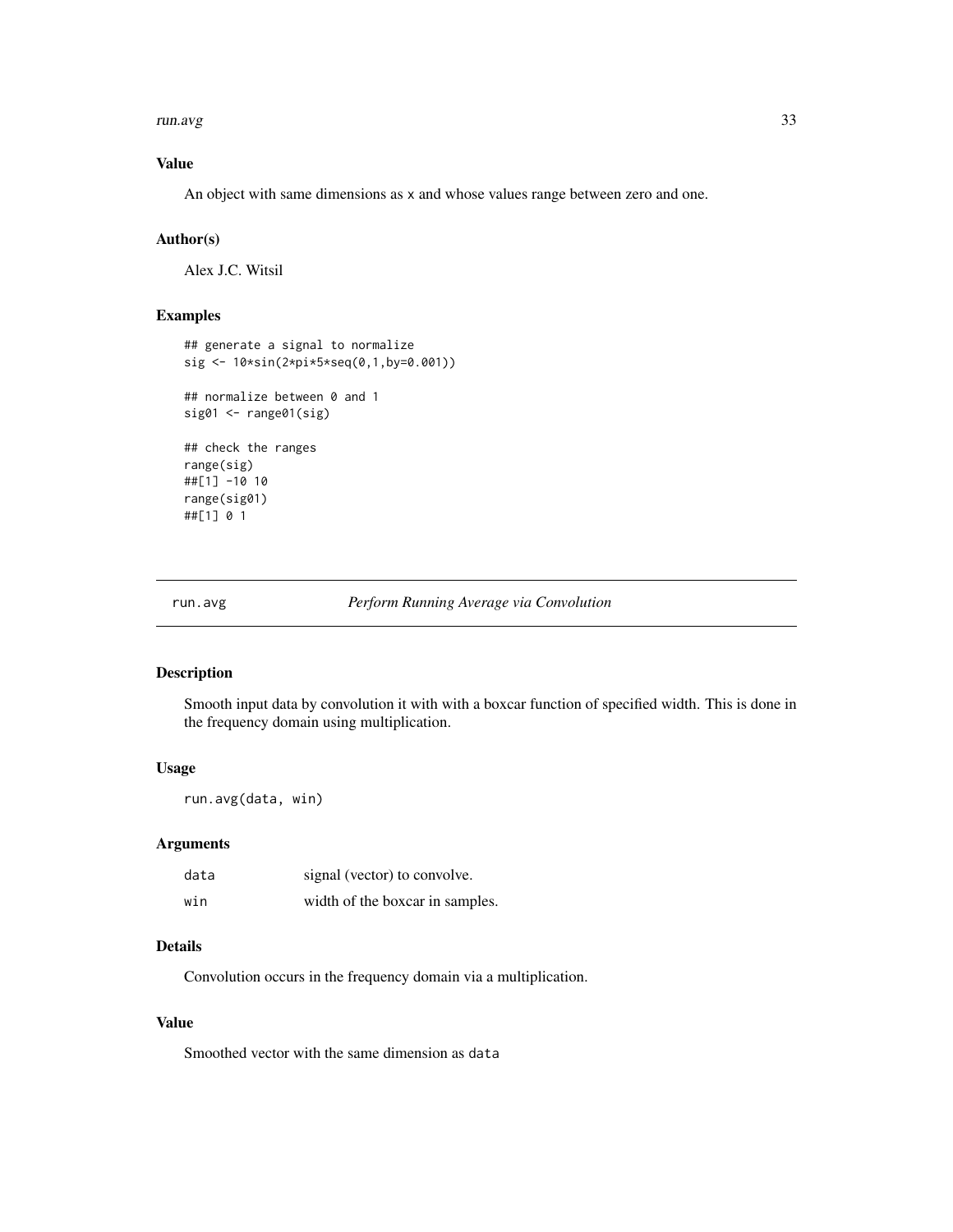#### Note

This function uses fft which can take significantly long run times if the input signal is prime or is divisible by few integers.

# Author(s)

Alex J.C. Witsil

# See Also

[fft](#page-0-0) [fftshift](#page-20-1)

#### Examples

```
## make a delta 2D (time series) function
delta <- rep(0,101)
delta[floor(length(delta)/2)] = 1
```

```
## define a window length to average over
win = 20
```

```
## filter the delta function...this will result in a boxcar
box.car <- run.avg(delta,win)
```

```
## note sum(box.car) should equal the sum of the original signal...
## in this case sum(box.car)==1
```

```
##############
## PLOTTING ##
##############
```

```
plot(delta,type='h',lwd=2)
lines(box.car,col='blue',lwd=2,type='h')
```
legend('topright',col=c('black','blue'),legend=c('delta','running average'),lwd=2)

sakurajima *Image of Sakurajima Volcano, Japan*

# Description

JPEG image read in as an array where the third dimension corresponds to the red, green, and blue color channels. Note the image has been compressed significantly to reduce the memory size.

#### Usage

data("sakurajima")

<span id="page-33-0"></span>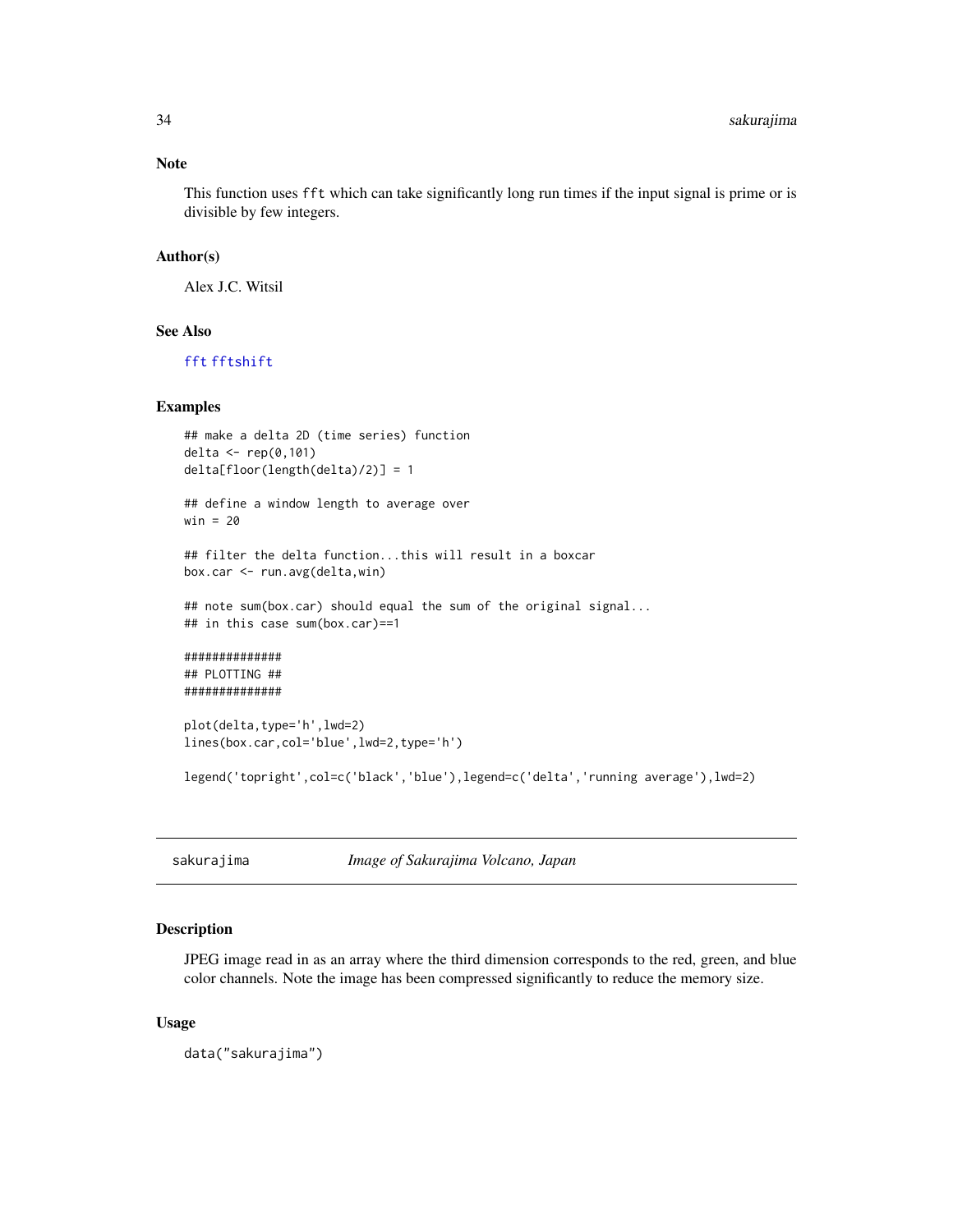#### <span id="page-34-0"></span>shift.vec 35

# Format

The format is: num [1:300, 1:400, 1:3] 0.471 0.475 0.475 0.478 0.475 ...

# Examples

```
data(sakurajima)
image2(sakurajima,asp=1)
```
shift.vec *Shift Vector*

# Description

Shift a vector to the left or right by a certain amount (i.e. perform a simple phase shift).

# Usage

shift.vec(shift, vec)

# Arguments

| shift | Amount of samples to shift vector in either the positive or negative direction. |
|-------|---------------------------------------------------------------------------------|
| vec   | Vector to shift.                                                                |

# Details

The shift is accomplished by padding the head or tail of the vector with NA values.

# Value

Shifted vector.

# Author(s)

Alex J.C. Witsil

# Examples

```
## generate a delta function
vec=rep(0,5)
vec[3] = 1## shift vector by -2
new.vec = shift.vec(-2,vec)
```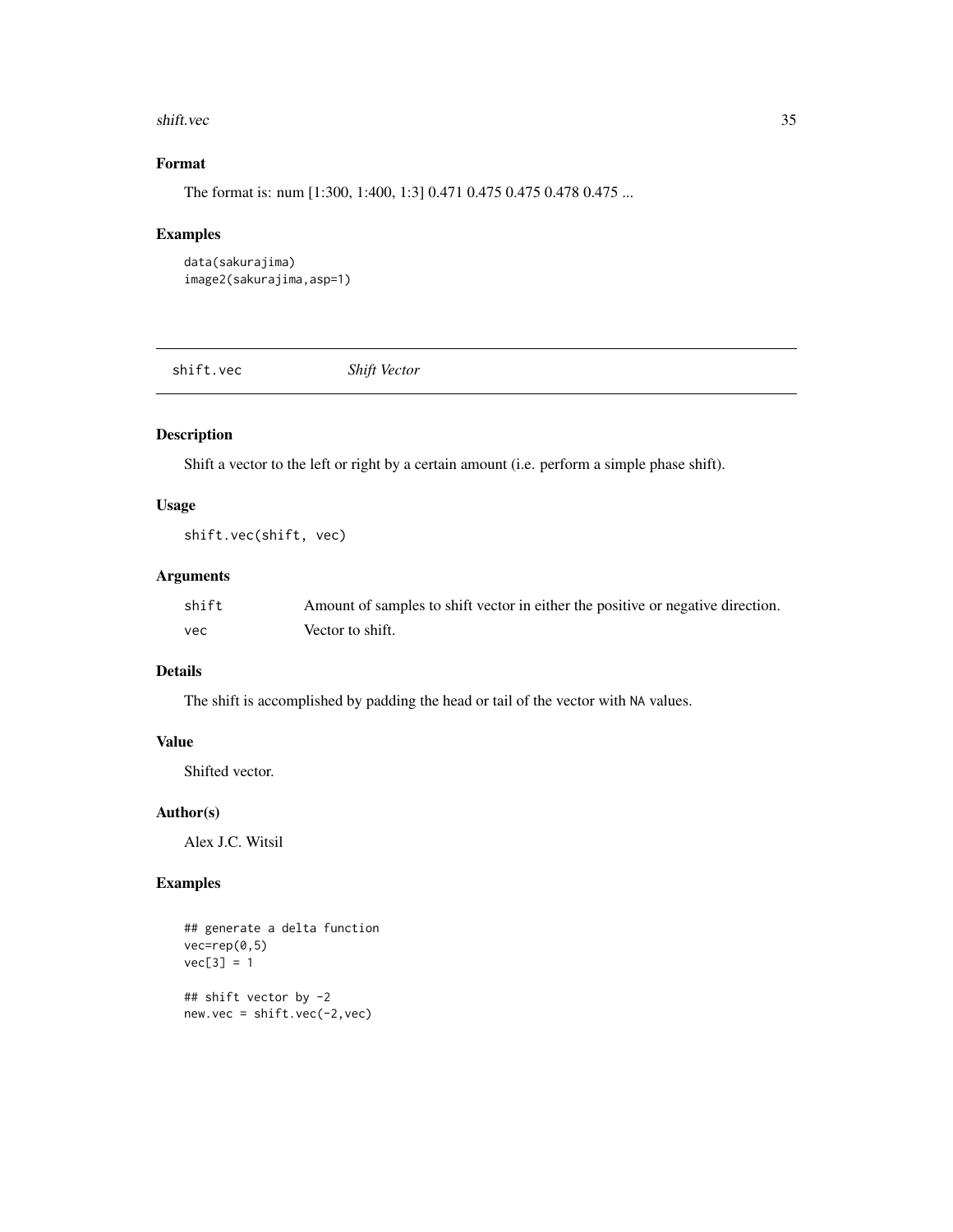#### Description

This function investigates time variations of pixel values in video frames via both a simple stack and also a cross correlation analysis. Both methods attempt to highlight signals present within video data. See Details.

#### Usage

sig.extract(img.list, fps, base.vec, ...)

#### Arguments

| img.list | A series of images saved in a list. Each list element is a matrix that represents<br>pixel values of an image, the dimensions of which correspond to the rows and<br>columns of the matrix. |
|----------|---------------------------------------------------------------------------------------------------------------------------------------------------------------------------------------------|
| fps      | Sample rate of video in frames per second (FPS). Each list element of img. list<br>should be separated by 1/fps seconds. Defaults to 30.                                                    |
| base.vec | Vector to correlate all pixel signals with. Defaults to row Means (ing. series).                                                                                                            |
| $\cdots$ | Additional arguments passed to ccf (i.e., lag. max).                                                                                                                                        |

#### Details

The algorithm first synthesizes the video frames into a matrix of time series signals. In other words, a time-series is generated for each pixel that records the value of that pixel in each frame. These original pixel time-series are then simply stacked and then analyzed in terms of their frequency components. Additionally, each pixel time-series is cross correlated with the base.vec and then shifted according to the lag associated with the maximum correlation value. These shifted timeseries are then stacked and analyzed in terms of their frequency components.

Note the function gives two basic outputs. The first is a simple stack (without applying any shift to the pixel time-series), while the second applies a shift then stack. Both outputs may prove useful and should be investigated.

#### Value

List of length four whose elements correspond to both original and shifted stacks. Note the nomenclature is that lower case objects correspond to time-series data while upper case corresponds to frequency domain data.

- org Matrix of stacked time-series from original pixel values. The first column corresponds to the time axis while second column is the stacked values.
- ORG Matrix of stacked frequency components from original pixel values. The first column corresponds to the frequency axis while second column is the stacked frequency amplitudes.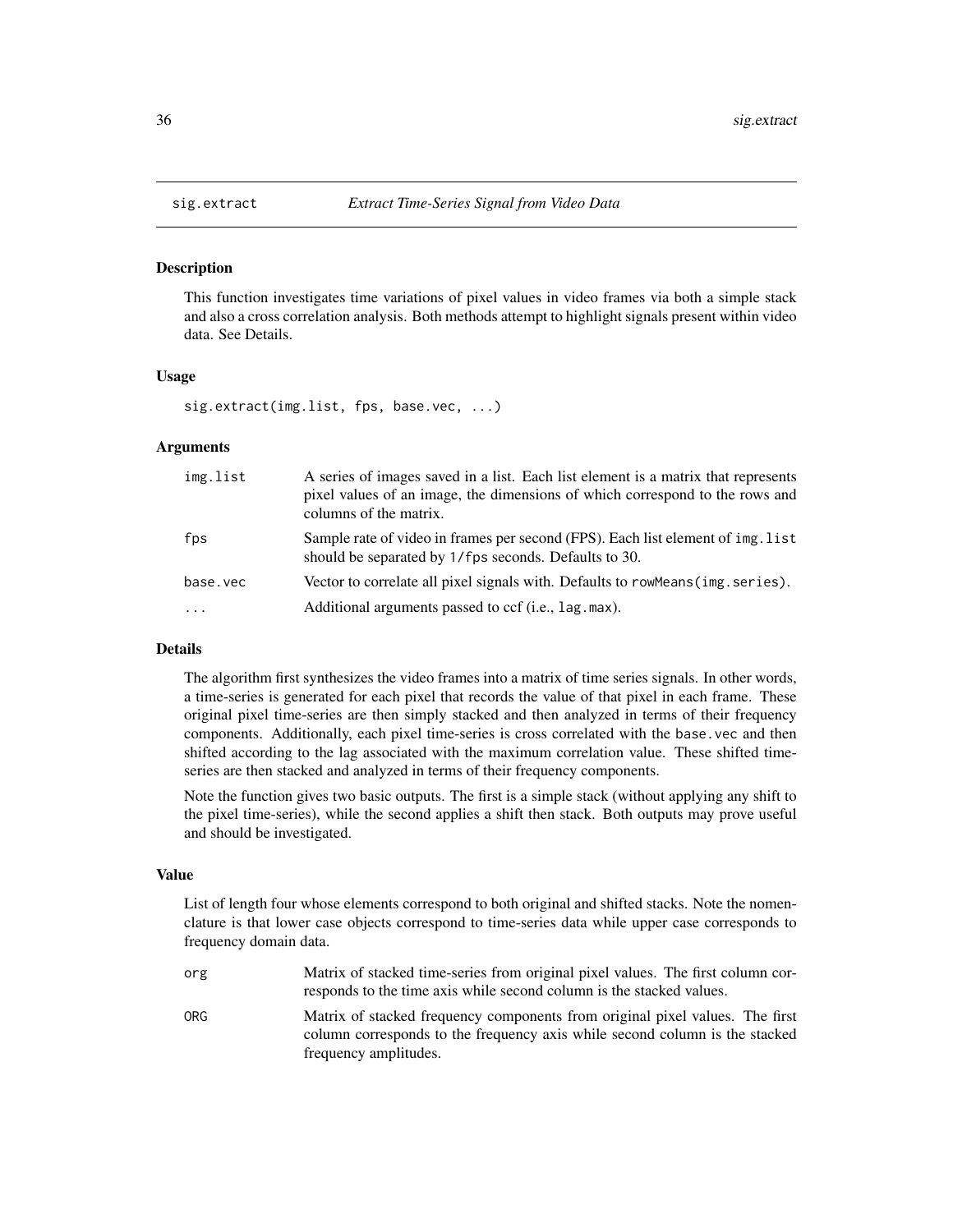# <span id="page-36-0"></span>sig.extract 37

| shifted | Matrix of stacked time-series from shifted pixel values. The first column corre- |
|---------|----------------------------------------------------------------------------------|
|         | sponds to the time axis while second column is the stacked values.               |
| SHIFTED | Matrix of stacked frequency components from shifted pixel values. The first      |
|         | column corresponds to the frequency axis while second column is the stacked      |
|         | frequency amplitudes.                                                            |

# Author(s)

Alex J.C. Witsil

# See Also

[gen.eg.img.list](#page-26-1)

# Examples

```
##############################
### SYNTHETIC VIDEO INPUTS ###
##############################
## x and y dimension of the frame
dim.x = 64dim.y = 64## sample rate in frames per second
fps = 30## how many seconds does the video last
n.secs = 3## what is the frequency at which the boxed region oscillates
sig.f = 2## what is the peak amplitude of the signal
sig.peak = 0.5## size of the boxed region
box.width = 20box.height = 20################################
### GENERATE SYNTHETIC VIDEO ###
################################
## use the inputs to generate an image list (i.e. video)
img.list <- gen.eg.img.list(dim.x, dim.y, fps, n.secs, sig.f, sig.peak, box.width, box.height)
```
################################# ### EXTRACT SIGNAL FROM VIDEO ###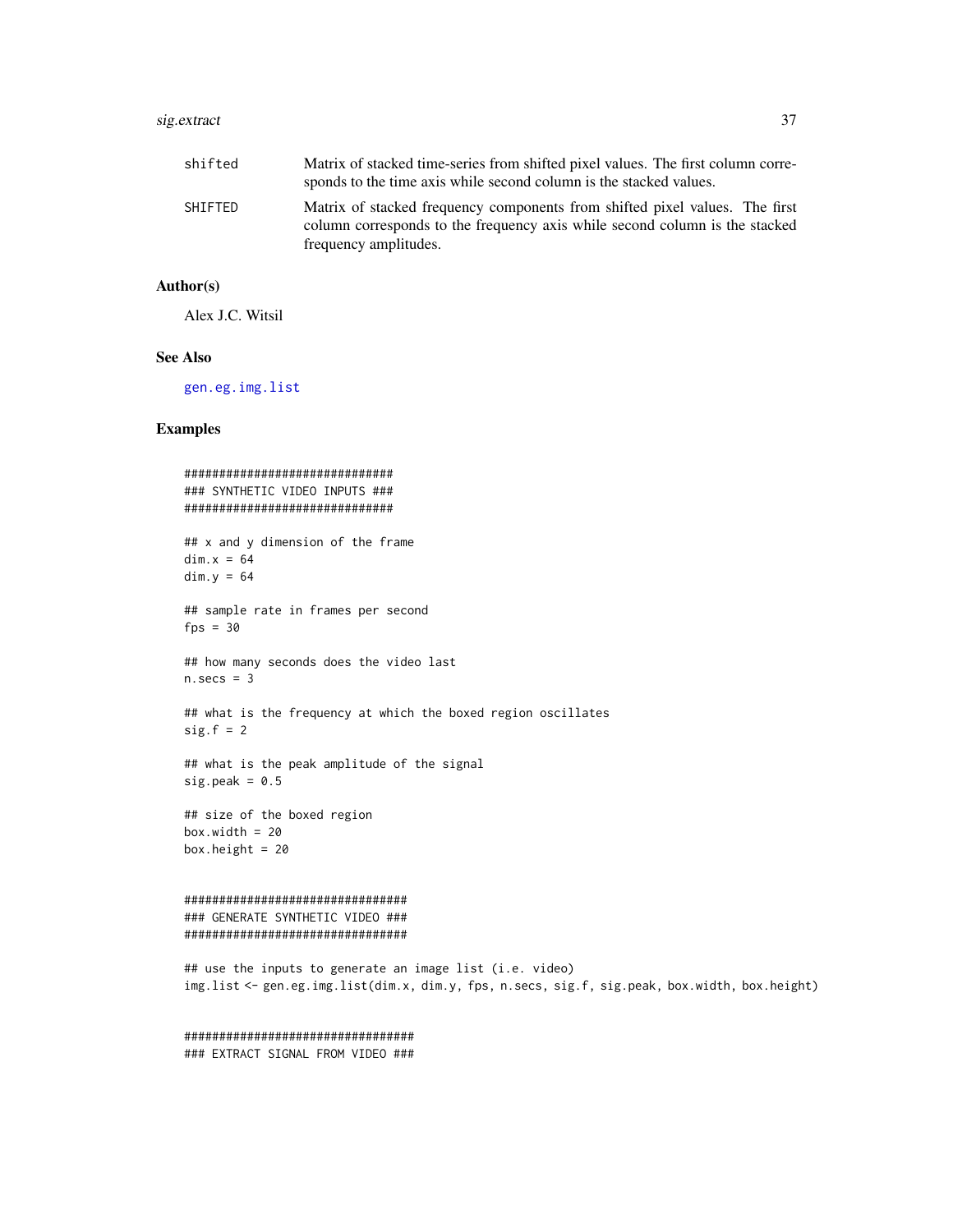```
#################################
```

```
sig.x <- sig.extract(img.list,fps)
################
### PLOTTING ###
################
```

```
## set up a plot
split.screen(c(1,2))
screen(1)
plot(sig.x$org,col='blue',type='l',main='Time Domain')
lines(sig.x$shifted,col='red')
```

```
screen(2)
plot(sig.x$ORG,col='blue',type='l',xlim=c(0,5),main='Frequency Domain')
lines(sig.x$SHIFTED,col='red')
```
## close the screens close.screen(all.screens=TRUE)

tux1 *Image of Tux*

# Description

Gray scaled image of Tux, the Linux Penguin. Here Tux is centered in the image. Originally this was a gray scaled jpeg image.

# Usage

data("tux1")

#### Format

The format is: num [1:56, 1:66] 0.996 0.996 0.996 0.996 0.996 ...

# Examples

```
data(tux1)
## maybe str(tux1) ; plot(tux1) ...
```
<span id="page-37-0"></span>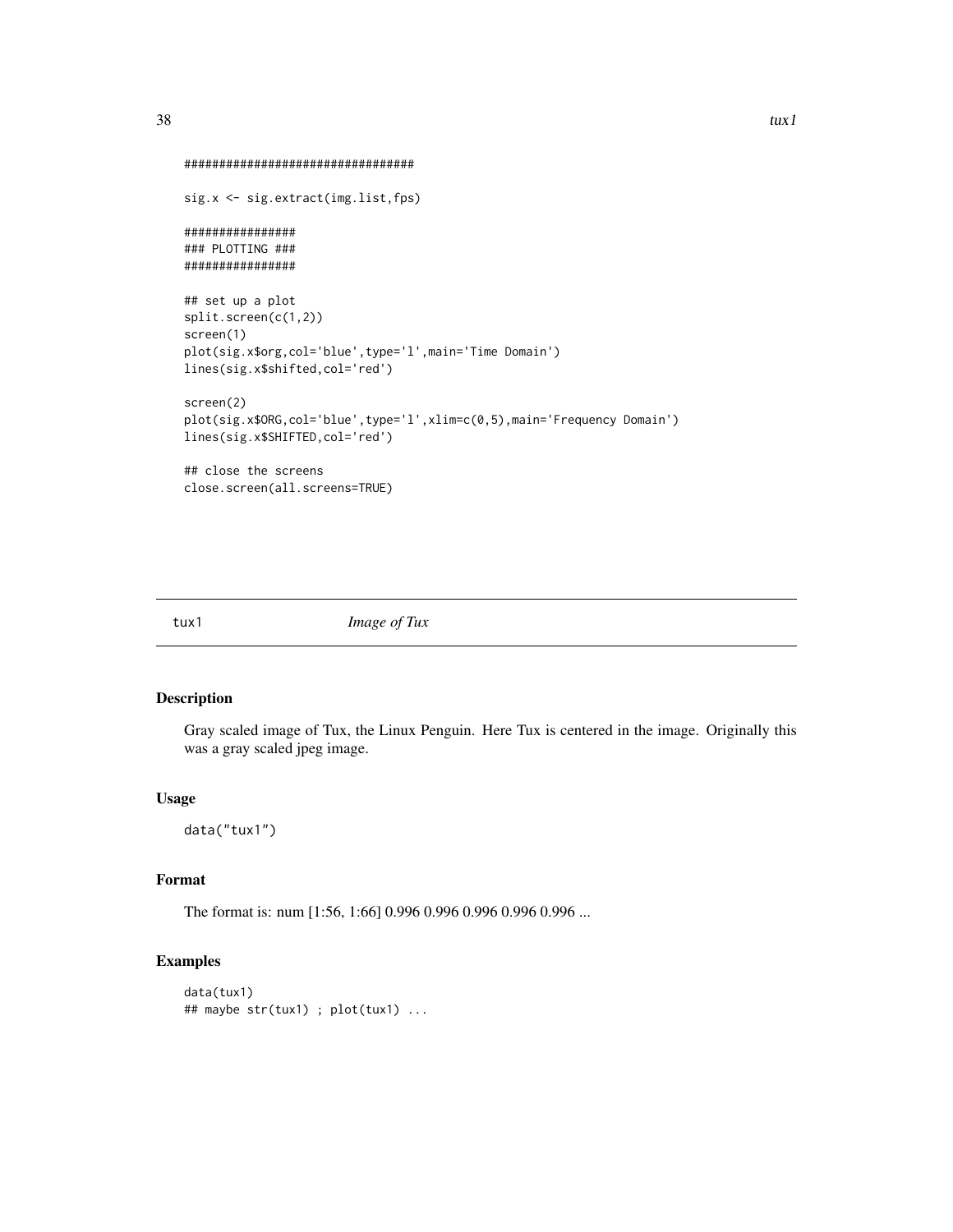<span id="page-38-0"></span>

#### Description

Gray scaled image of Tux, the Linux Penguin. Here Tux is shifted to the bottom right of the image. Originally this was a gray scaled jpeg image.

#### Usage

data("tux2")

#### Format

The format is: num [1:56, 1:66] 0.996 0.996 0.996 0.996 0.996 ...

### Examples

```
data(tux2)
## maybe str(tux2) ; plot(tux2) ...
```
<span id="page-38-1"></span>xcorr3d *Normalized Cross Correlation of Images*

#### Description

Input two images (matrices) and perform normalized cross correlation by multiplication in the frequency domain. Return the maximum normalized cross correlation value, its associated shift vector (x and y), and the correlation matrix.

#### Usage

xcorr3d(img1,img2)

# Arguments

| img1 | Image (matrix) 1                              |
|------|-----------------------------------------------|
| img2 | Image (matrix) 2 with same dimensions of img1 |

# Details

Correlation calculated in the frequency domain as a multiplication. The dimensions of img1 and img2 must match. If xcorr3d is used to apply a match filter, it is logical to input the image to be searched over as img1 and the match filter as img2. Similarly, if tracking relative motion between images, it is logical to input the first image at time  $t=n$  as img1 and the second image at time  $t=n+1$ as img2, otherwise motions will backwards.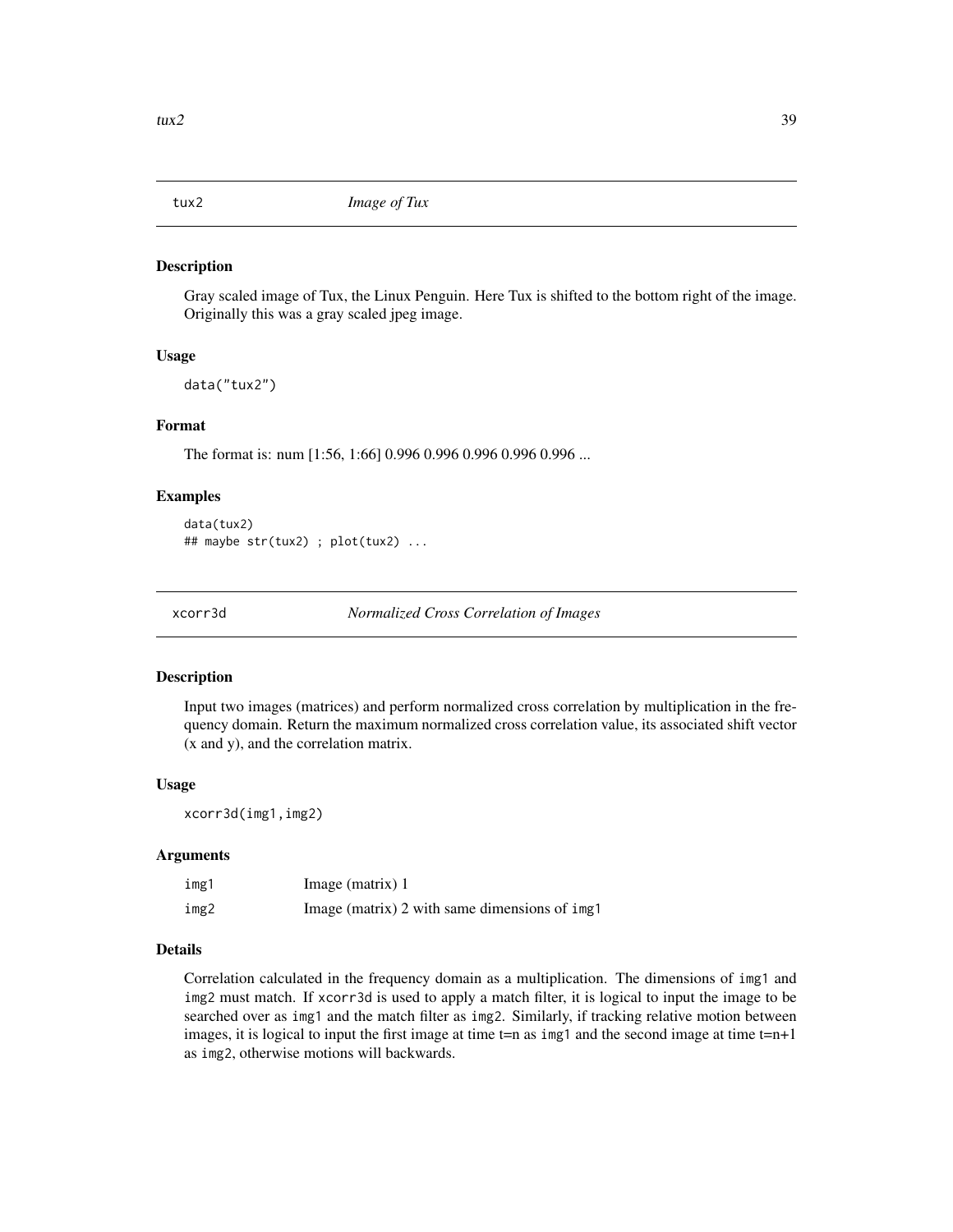# <span id="page-39-0"></span>Value

List whose values correspond to:

| max.shifts | Vector of length two whose values are the x and y indices associated with the  |
|------------|--------------------------------------------------------------------------------|
|            | highest correlation value. Note these values are shifted according to the zero |
|            | frequency which changes depending on the dimensions of img1 and/or img2.       |
| max.corr   | Highest normalized correlation value in the correlation matrix                 |
| corr.mat   | Normalized correlation matrix                                                  |
|            |                                                                                |

# Author(s)

Alex J.C. Witsil

#### See Also

[pcorr3d](#page-29-1)

### Examples

```
############################
### Optical Flow Example ###
############################
## track movement between images
## set up the image domain
xdim = 256
ydim = 256
## shift vectors accounting for movement between the two images
x.vec = 100y.vec = 100
## declare the indices where the Gaussian peak will be in the first image
gaus1.x = 50gaus1.y = 50## shift the Gaussian according to the shift vector
gaus2.x \leq - gaus1.x + x. vec
gaus2.y \leq gaus1.y + y.vec
## create the first synthetic image
img1 = build.gaus(xdim,ydim,sig.x=10,x.mid=gaus1.x,y.mid=gaus1.y)
## create the second synthetic image
img2 = build.gaus(xdim,ydim,sig.x=10,x.mid=gaus1.x+x.vec,y.mid=gaus1.y+y.vec)
## now find the shift vector by using the cross correlation function
shifts <- xcorr3d(img1,img2)
```
#### #############################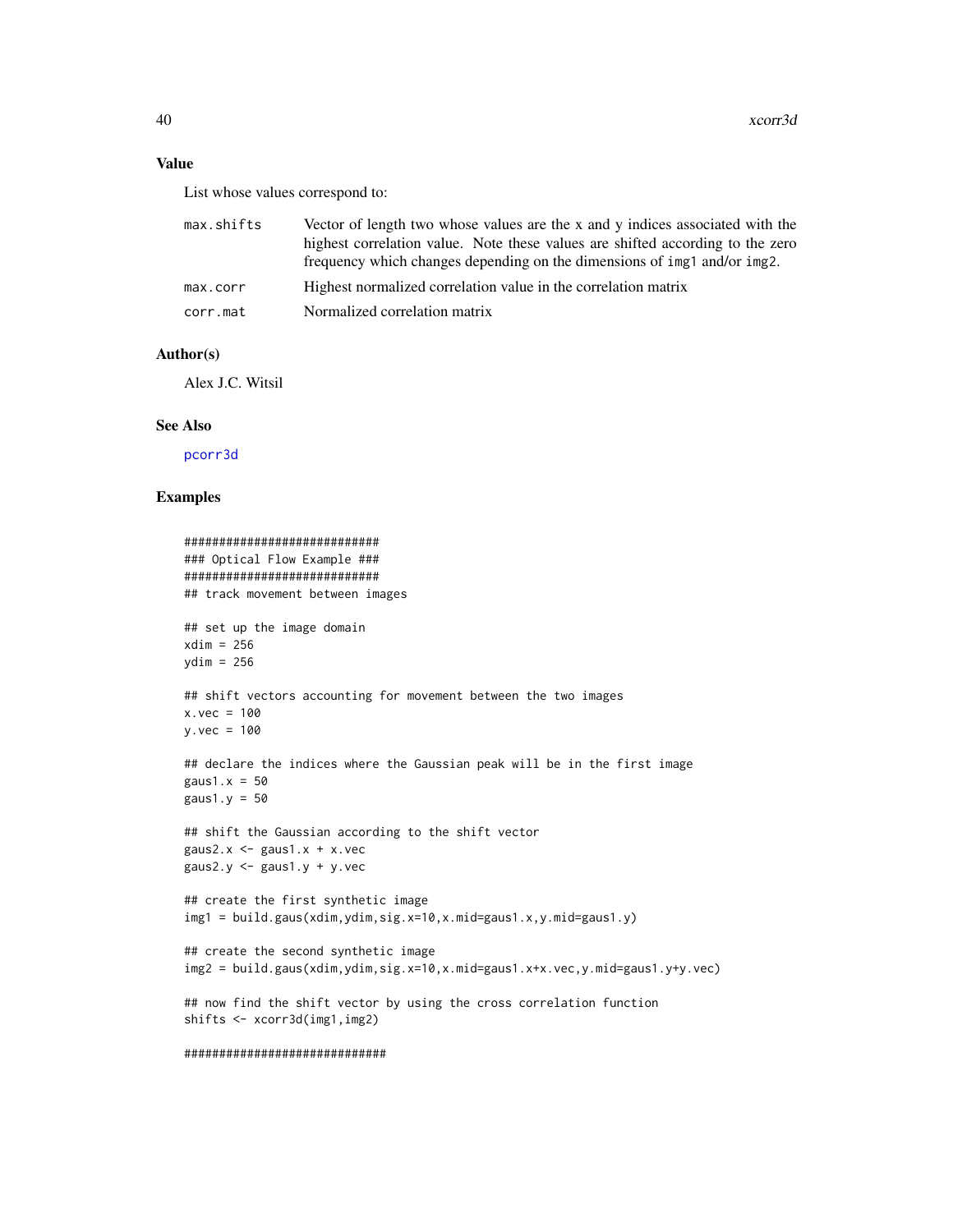#### $x$ corr $3d$  41

### Plotting Optical Flow ### ############################# split.screen(c(1,2)) screen(1) image(1:xdim,1:ydim,img1) ## add arrows indicating how the image shifted arrows(gaus1.x,gaus1.y,gaus1.x+shifts\$max.shifts[1],gaus1.y+shifts\$max.shifts[2]) ## add a point where the arrow is points(gaus1.x+shifts\$max.shifts[1],gaus1.y+shifts\$max.shifts[2],pch=21,bg='green') screen(2) image(1:xdim,1:ydim,img2) ## add the point showing where the arrow is pointing points(gaus1.x+shifts\$max.shifts[1],gaus1.y+shifts\$max.shifts[2],pch=21,bg='green')

## close the screen close.screen(all.screens=TRUE)